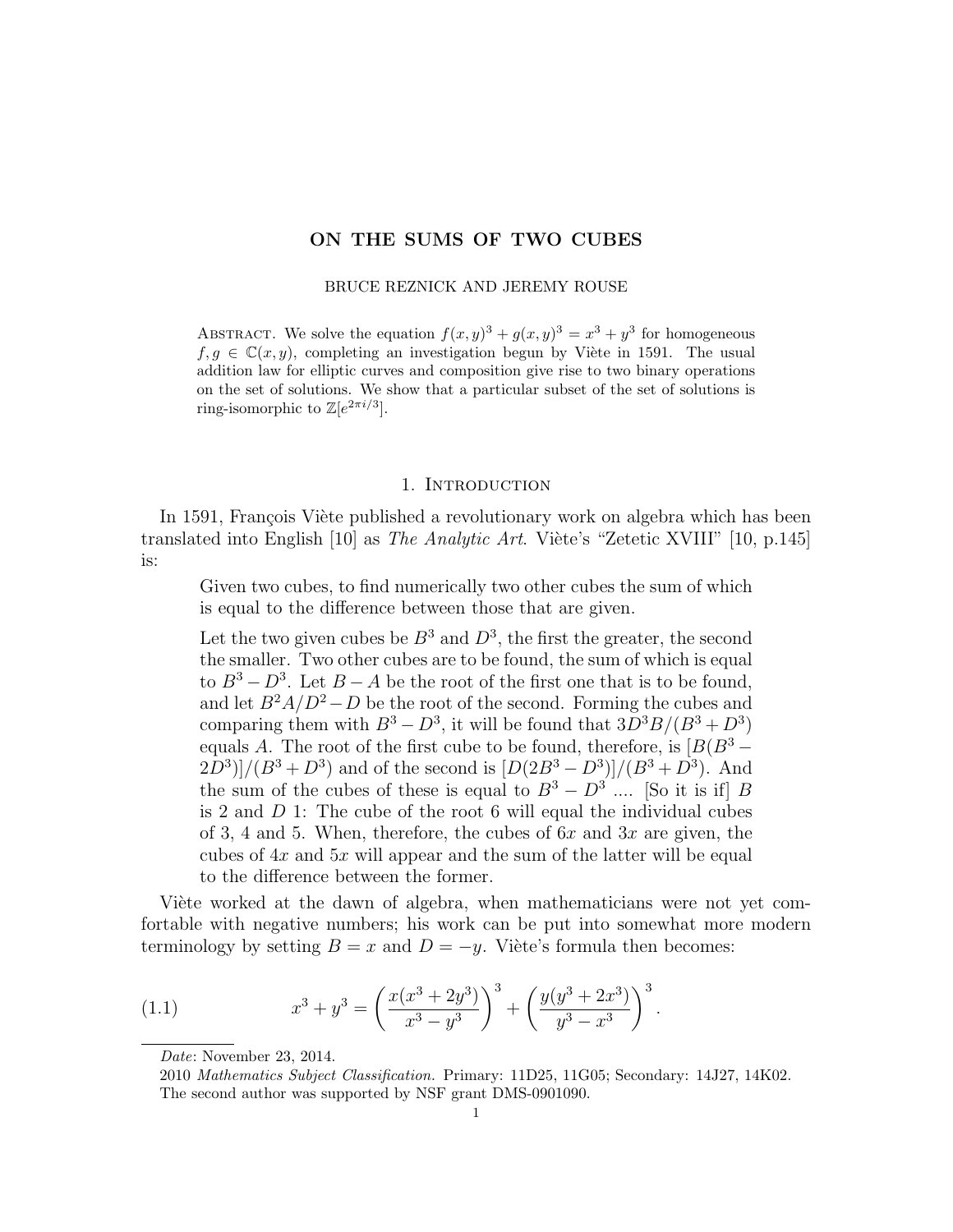### 2 BRUCE REZNICK AND JEREMY ROUSE

Equation (1.1) is well-known in number theory; its iteration shows that any sum of two cubes over  $\mathbb Q$  (except those of the form  $d^3$  and  $2d^3$ ) has infinitely many such representations. See for example  $[5, \{13.7, 21.11\}]$ . Continuing Viète's example,

(1.2) 
$$
189 = 6^3 + (-3)^3 = 4^3 + 5^3 = \left(-\frac{1256}{61}\right)^3 + \left(\frac{1265}{61}\right)^3 = \cdots
$$

In this paper, we find all solutions to

(1.3) 
$$
f^{3}(x, y) + g^{3}(x, y) = x^{3} + y^{3},
$$

where  $f(x, y)$  and  $g(x, y)$  are homogeneous rational functions over  $\mathbb{C}$ . Upon finding a common denominator for  $(f, g)$ , the equation in (1.3) becomes

(1.4) 
$$
p^{3}(x, y) + q^{3}(x, y) = (x^{3} + y^{3})r^{3}(x, y),
$$

where  $p, q, r \in \mathbb{C}[x, y]$  are homogeneous polynomials (*forms*),  $f = p/r$  and  $g = q/r$ . The degree of the solution is defined to be  $deg(p) = deg(q) = 1 + deg(r)$ .

In projective terms,

(1.5) 
$$
(f: g: 1) = (p: q: r).
$$

Our principal definition is the following: let

(1.6) 
$$
\mathcal{V} = \{v = (p : q : r) : \text{where } p, q, r \in \mathbb{C}[x, y] \text{ are forms and satisfy (1.4)}\}.
$$

A solution to (1.6) with  $r \neq 0$  is projectively equivalent to  $(p/r : q/r : 1)$  and we will denote solutions of this type by  $(p/r, q/r)$  or  $(f, g)$ . However, there are three solutions to (1.4) "at infinity" with  $r = 0$ , namely  $(1 : -1 : 0)$ ,  $(1 : -\omega : 0)$ , and  $(1:-\omega^2:0)$ , where

(1.7) 
$$
\omega := \text{Exp}\left(\frac{2\pi i}{3}\right) = -\frac{1}{2} + \frac{\sqrt{3}}{2}i.
$$

We observe that if  $\pi$  is irreducible and  $\pi | p, q$  in (1.4), then  $\pi^3 |(x^3 + y^3)r^3$ , hence,  $\pi^2 |r^3$  (at least), so  $\pi |r$ . Similarly, if  $\pi |p, r$ , then  $\pi |q$  and if  $\pi |q, r$ , then  $\pi |p$ . Since r is a common denominator, no two of  $\{p,q,r\}$  have a common factor.

One would ordinarily say that, if  $x^3 + y^3 = f_1^3 + g_1^3 = f_2^3 + g_2^3$  and  $\{f_1^3, g_1^3\} = \{f_2^3, g_2^3\}$ , then  $(f_1, g_1)$  and  $(f_2, g_2)$  are the same solution; however as "points" on  $(1.3)$ , each solution occurs 18-fold : as  $(\omega^j f, \omega^k g)$  and  $(\omega^k g, \omega^j f)$ , where  $j, k \in \{0, 1, 2\}$ . We shall call these elements of  $V$  the *affiliates* of  $(f, g)$ .

We now list  $v = (p : q : r) \in V$  (up to affiliation) with degree  $\leq 12$ , with the convention that subscripts given below to p, q, r will be inherited by  $f = p/r$ ,  $q = q/r$ , and v. (That these are the only such elements will follow from Theorem 1.1.)

Let

(1.8) 
$$
\zeta := \zeta_{12} = \text{Exp}\left(\frac{\pi i}{6}\right) = \frac{\sqrt{3}}{2} + \frac{i}{2},
$$

so that  $\zeta + \zeta^{-1} =$ √  $\overline{3}$  and  $\zeta^3 + \zeta^{-3} = 0$ . We note that there are two solutions of degree 7, the second of which is the complex conjugate of  $v_7$  in the table below.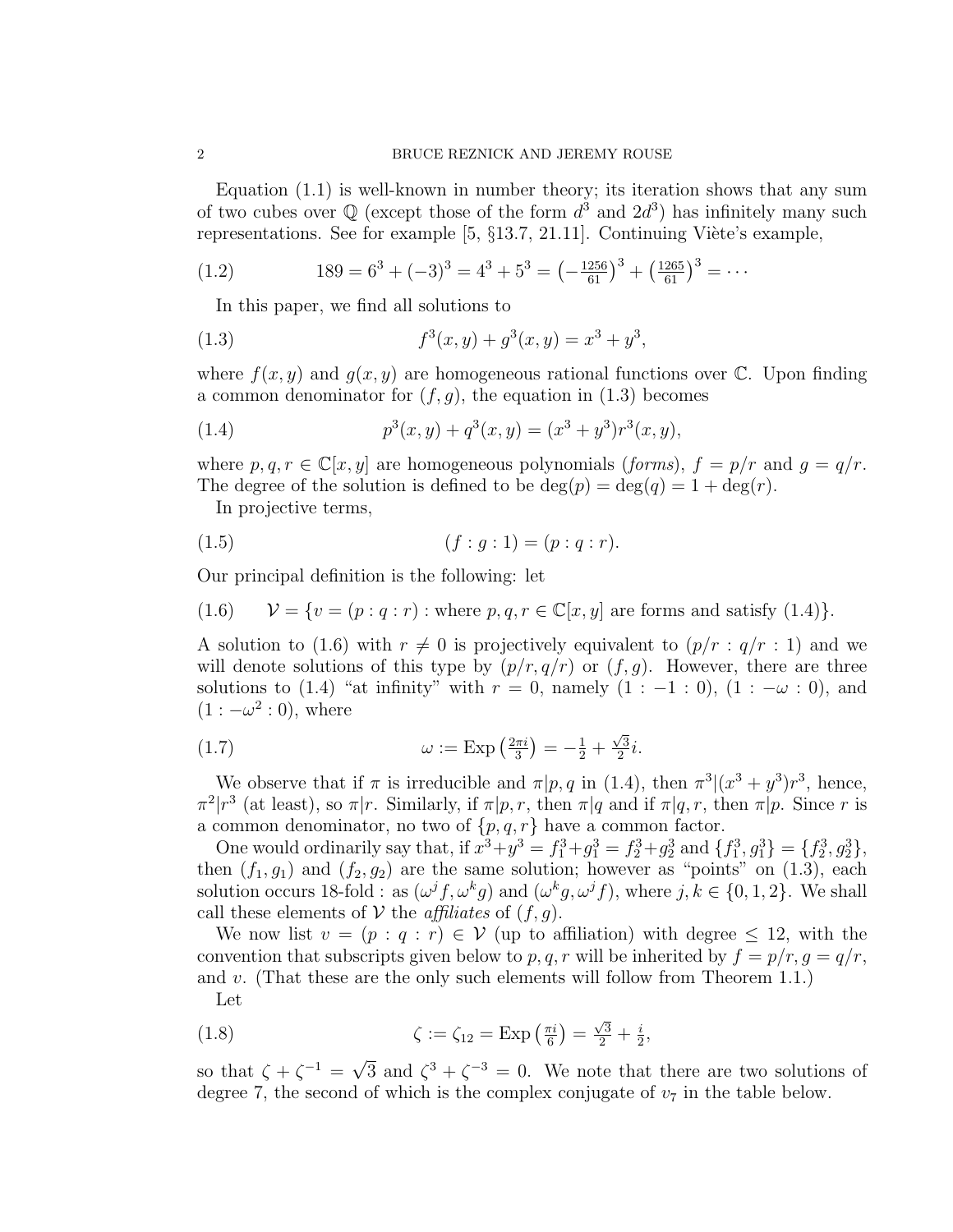| Degree         | Solution                                                                                       |
|----------------|------------------------------------------------------------------------------------------------|
|                | $p_1=x$                                                                                        |
|                | $q_1 = y$                                                                                      |
|                | $r_1 = 1$                                                                                      |
| 3              | $  p_3 = \zeta^{-1} x^3 + \zeta y^3$                                                           |
|                | $q_3 = \zeta x^3 + \zeta^{-1} y^3$                                                             |
|                | $r_3 = \sqrt{3}xu$                                                                             |
| $\overline{4}$ | $  p_4 = x(x^3 + 2y^3)$                                                                        |
|                | $q_4 = -y(y^3 + 2x^3)$                                                                         |
|                | $r_4 = x^3 - y^3$                                                                              |
| $\overline{7}$ | $ p_7=x(x^6+(1+3\omega)(x^3y^3+y^6))$                                                          |
|                | $q_7 = y ((1 + 3\omega)(x^6 + x^3y^3) + y^6)$                                                  |
|                | $r_7 = x^6 + (1 - 3\omega)x^3y^3 + y^6$                                                        |
| 9              | $p_9 = -x^9 + 3x^6y^3 + 6x^3y^6 + y^9$                                                         |
|                | $q_9 = x^9 + 6x^6y^3 + 3x^3y^6 - y^9$                                                          |
|                | $r_9 = 3xy(x^6 + x^3y^3 + y^6)$                                                                |
| 12             | $p_{12} = -3(x^3 - y^3)^3(x^3 + y^3) - (1 + 2\omega)(x^3(x^3 + 2y^3)^3 + y^3(y^3 + 2x^3)^3)$   |
|                | $q_{12} = -3(x^3 - y^3)^3(x^3 + y^3) - (1 + 2\omega^2)(x^3(x^3 + 2y^3)^3 + y^3(y^3 + 2x^3)^3)$ |
|                | $r_{12} = 6xy(x^3 - y^3)(2x^3 + y^3)(x^3 + 2y^3)$                                              |
| Observe that   |                                                                                                |

$$
\zeta
$$

(1.9) 
$$
\frac{\zeta}{\sqrt{3}} = \frac{2+\omega}{3}, \qquad \frac{\zeta^{-1}}{\sqrt{3}} = \frac{2+\omega^2}{3}
$$

so that  $f_3, g_3 \in \mathbb{Q}[\omega](x, y)$ ; see Theorem 1.2(3) below. By setting  $x = 6$  and  $y = -3$ in  $v_9$ , we obtain the rational solution  $189 = (\frac{219}{38})^3 + (\frac{-51}{38})^3$  to (1.2).

We remark that  $v_4$  appears in [3, pp.550-1]. In 1877, Lucas (see [3, p.574]) proved a formula equivalent to  $v_9$ ; namely, if  $x^3 + y^3 = Az^3$ , then  $q_9^3(x, y) + p_9^3(x, y) =$  $Az^{3}r_{9}^{3}(x, y)$ . In 1878, Lucas (see [3, p.575]) gave the identity

(1.10) 
$$
(-x^3 + 3x^2y + 6xy^2 + y^3)^3 + (x^3 + 6x^2y + 3xy^2 - y^3)^3 =
$$

$$
3^3xy(x+y)(x^2 + xy + y^2)^3,
$$

which Desboves later observed (see [3, p.575]) is equivalent to Lucas' previous identity upon taking  $(x, y) \mapsto (x^3, y^3)$ .

Even though  $v_3$  is not real, its components become real under any map  $(x, y) \mapsto$  $(\alpha x + \beta y, \bar{\alpha} x + \bar{\beta} y)$ . This map is invertible provided  $\alpha \bar{\beta}$  is not real. Taking  $(\alpha, \beta)$  =  $(\zeta^{-1}, \zeta^1)$  in the expression  $f_3^3(x, y) + g_3^3(x, y) = (x^3 + y^3) r_3^3(x, y)$  yields (1.10). Thus, it can be argued that the first "new" solution to  $(1.3)$  in the table is  $v_7$ . The previous interest in  $(1.3)$  required solutions over Q. We shall show in Theorem 1.2(7) that rational solutions only occur for square degree. Since the solution of degree 16 arises from iterating  $v_4$ , our first truly new solution over  $\mathbb Q$  has degree 25.

The set  $V$  is invariant under a large number of symmetries, and the examples given above show that  $v \in V$  itself may be symmetrical. For example, if  $v(x, y) \in V$ ,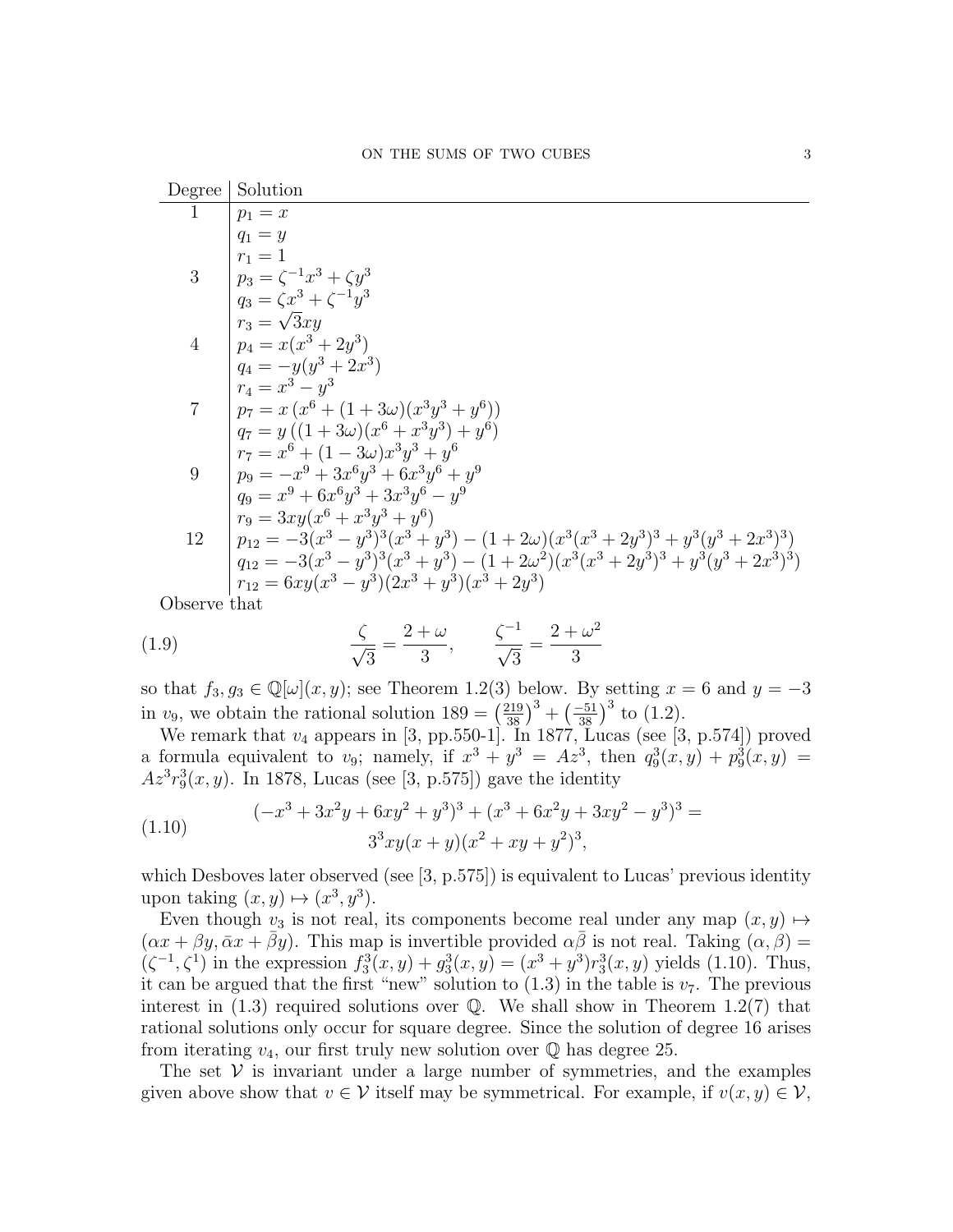then  $v(y, x)$ ,  $v(x, y)$  (the complex conjugate of  $v(x, y)$ ),  $v(x, \omega y)$  and all combinations thereof are also in V. Further, if  $v = (f, g), v' = (f', g') \in V$ , then there is a natural composition, implicit already in the iterations of  $(1.2)$ . To be specific, we define  $w = (h, k) = v \circ v'$ , by

(1.11) 
$$
h(x,y) = f(f'(x,y), g'(x,y)), \quad k(x,y) = g(f'(x,y), g'(x,y))
$$

It follows from

(1.12) 
$$
h^{3}(x, y) + k^{3}(x, y) = f^{3}(f'(x, y), g'(x, y)) + g^{3}(f'(x, y), g'(x, y))
$$

$$
= (f'(x, y))^{3} + (g'(x, y))^{3} = x^{3} + y^{3}
$$

that  $v \circ v' \in V$  as well. The connections among  $v_3$ , (1.10) and  $v_9$  are equivalent to the equation  $v_3 \circ v_3 = v_9$ ; it turns out that  $v_3 \circ v_4 = v_4 \circ v_3 = v_{12}$ . The homogeneous version of composition (which applies to infinite solutions as well) is given as follows. If  $v = (p : q : r)$  and  $v' = (p' : q' : r')$ , then

$$
(1.13) \quad v \circ v' = (p(p'(x, y), q'(x, y)) : q(p'(x, y), q'(x, y)) : r'(x, y)r(p'(x, y), q'(x, y))).
$$

Thus,  $d(v \circ v') = d(v)d(v')$ , unless there are common factors in (1.13). It can be shown directly that this cannot happen, but it will also follow from our main work.

The first principal result of this paper is the following theorem.

**Theorem 1.1.** Under the usual addition on elliptic curves (see Section 2 for more details), V is an abelian group isomorphic to  $\mathbb{Z}+\mathbb{Z}+\mathbb{Z}/3\mathbb{Z}$ . The generators of infinite order may be taken to be  $h_1 = (x, y)$  and  $h_2 = (\omega x, \omega y)$ ; the element of order 3 is  $h_0 = (1:-\omega:0)$ , a solution of  $(1.4)$  "at infinity". Further,  $d(mh_1 + nh_2 + th_0) =$  $m^2 - mn + n^2$ .

Moreover, the subgroup  $\mathcal{V}_1 = \{mh_1 + nh_2\}$  is ring-isomorphic to  $\mathbb{Z}[\omega]$  under the identification  $R(mh_1 + nh_2) = m + n\omega$ , with addition on curves and composition in  $\mathcal{V}_1$  corresponding to addition and multiplication in  $\mathbb{Z}[\omega]$ .

This result has myriad consequences on the nature of the solutions  $(f(x, y), g(x, y))$ ; these are collected as our other main theorem.

## Theorem 1.2.

- (1) If  $v \in V$ , then  $(g(x, y))^3 = (f(y, x))^3$ .
- (2) If  $v, v' \in V$ , then  $v \circ v'$  and  $v' \circ v$  are affiliates.
- (3) If  $v \in \mathcal{V}$ , then  $f, g \in \mathbb{Q}[\omega](x, y)$ .
- (4) If  $d(v) = 3d'$ , then some affiliate of v can be written as  $\tilde{v} \circ v_3$ , where  $d(\tilde{v}) = d'$ . Hence there exist forms  $P, Q, R$  so that

$$
p(x, y) = P(x^3, y^3), \quad q(x, y) = Q(x^3, y^3), \quad r(x, y) = xyR(x^3, y^3)
$$

(5) If  $d(v) = 3d' + 1$ , then, up to a permutation of  $(p, q)$ , there exist forms P, Q, R so that

$$
p(x, y) = xP(x^3, y^3), q(x, y) = yQ(x^3, y^3), r(x, y) = R(x^3, y^3)
$$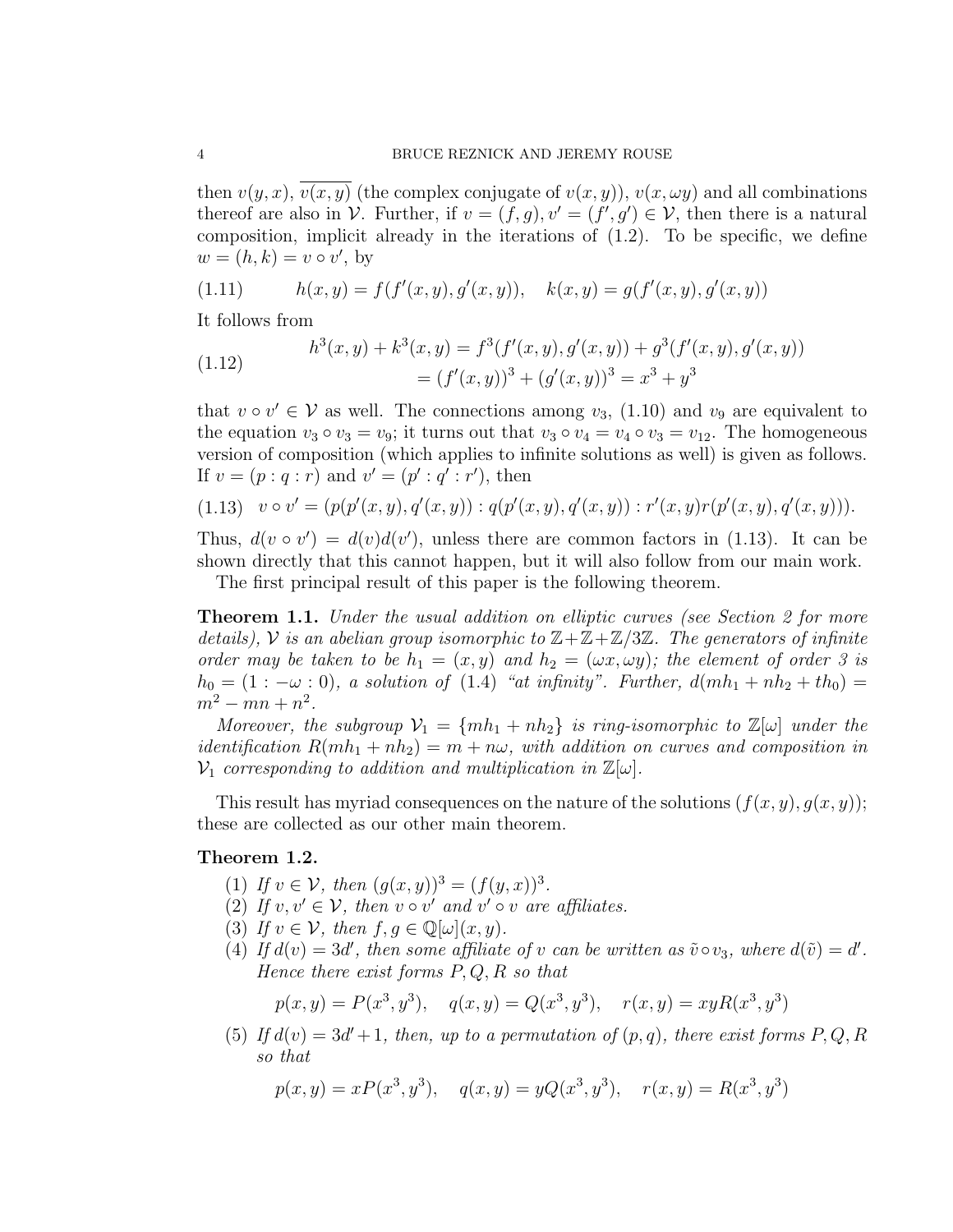- (6) In no case is  $d(v) \equiv 2 \pmod{3}$  and no monomial appearing in any p, q, r has an exponent congruent to 2 mod 3.
- (7) The real solutions are precisely those of the form  $v = mh_1$  for  $m \in \mathbb{Z}$  and have  $d(v) = m^2$ . The solutions of the form  $v = (f, \bar{f})$  are precisely those of the form  $mv_3$  and have  $d(v) = 3m^2$ .
- (8) If  $f(d)$  denotes the number of solutions with degree d (counting each collection of affiliates as one solution), then

(1.14) 
$$
f(d) = \sum_{e|d} \left(\frac{e}{3}\right),
$$

where  $(\frac{1}{3})$  $\frac{1}{3}$ ) denotes the usual Legendre symbol. Thus, the degree of any solution has the form  $m^2 \prod_j p_j$  where the  $p_j$  are primes  $\equiv 0, 1 \pmod{3}$ .

Here is the organization of the paper. In Section 2, we review the addition law for points on elliptic curves. This endows  $\mathcal V$  with the structure of an abelian group. We then analyze a subgroup  $V_0$  of V and prove that Theorem 1.2 is true for  $V_0$ . We define a ring isomorphism between a particular subset  $\mathcal{V}_1$  of  $\mathcal{V}$  (under addition and composition c.f. (1.11)) and the ring  $\mathbb{Z}[\omega]$ . In Section 3, we prove that another subset of  $V, V_{\infty}$ , is isomorphic to the endomorphism ring of the elliptic curve (1.4) and use this to prove that  $V_0 = V$  and  $V_1 = V_\infty$ . In Section 4, we discuss the implication of these results for a few related Diophantine equations.

We remark that many (but not all) of these results can also be derived in an entirely elementary way. We shall present this approach in [6].

We also happily acknowledge helpful conversations with Bruce Berndt and Ken Ono, and we wish to thank the anonymous referee for helpful comments that improved the exposition.

## 2. Point addition

A general reference for this section is [9]. The first part of the presentation has been heavily influenced by [8], where addition is discussed on the curve  $X^3 + Y^3 = A$ . It is implicit in [8] that  $A \in \mathbb{C}$ , although this is formally unnecessary.

Addition is defined on elliptic curves using a few basic rules. If three points  $P, Q, R$ lie on a line, then  $P + Q + R = 0$ . This operation can be shown to be associative and the set of points on the curve forms an abelian group; see, e.g. [9, p.62]. This is even true if we look at "curves" whose coordinates are rational functions.

We consider the curve

(2.1) 
$$
C: X^3 + Y^3 = A,
$$

where for the moment we will be vague about the underlying space for  $(X, Y)$  and the nature of  $A \neq 0$ . The additive inverse is given by

$$
(2.2)\t\t\t (X,Y) + (Y,X) = 0,
$$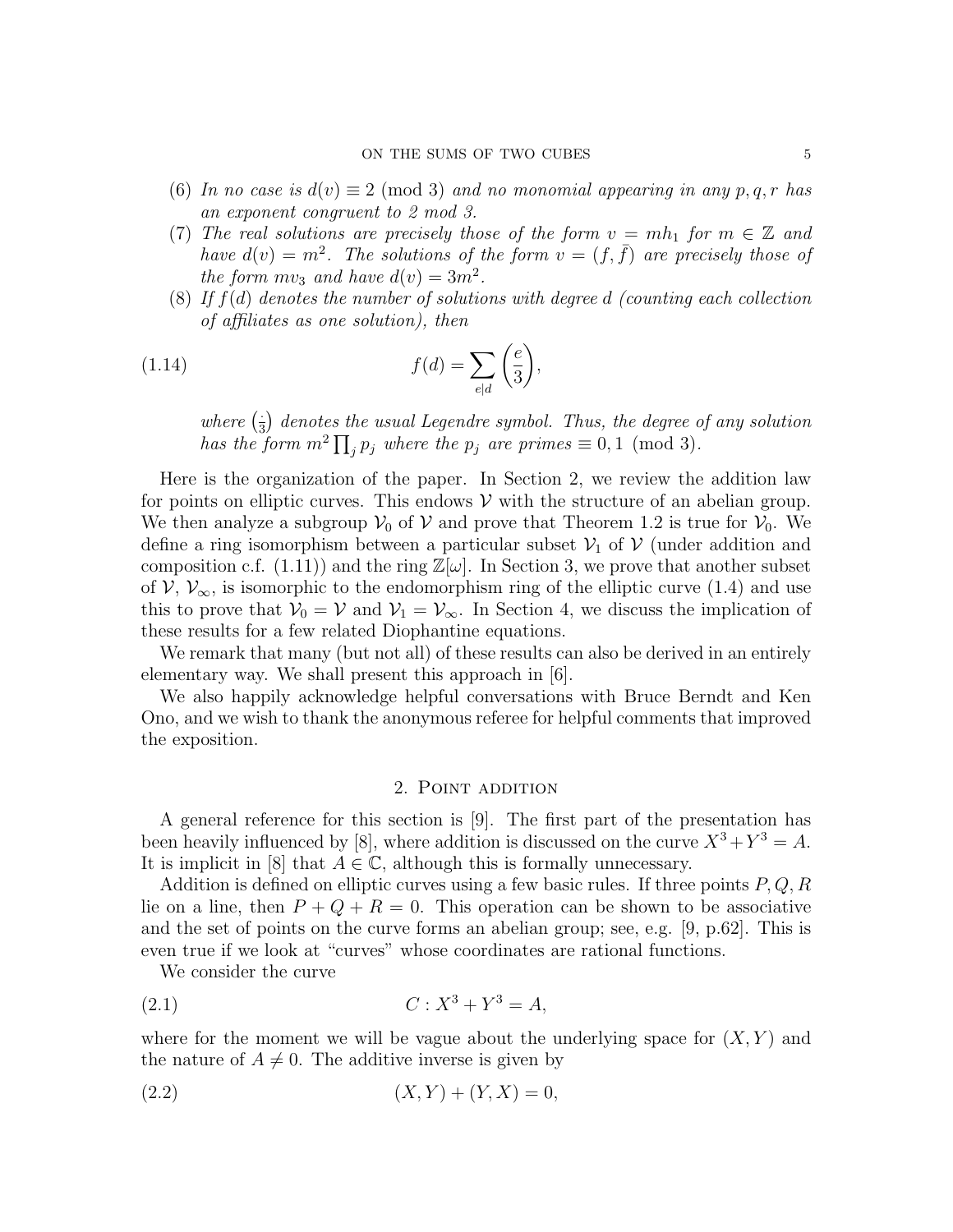where 0 is the additive identity, to be identified below as a point at infinity on the curve. To find the explicit value of the sum, we parameterize the line through two points on C. If  $(X_1, Y_1), (X_2, Y_2) \in C$ ,  $(X_1, Y_1) \neq (X_2, Y_2)$ , then the condition  $\lambda(X_1, Y_1) + (1 - \lambda)(X_2, Y_2) \in C$  implies that

$$
(\lambda X_1 + (1 - \lambda)X_2)^3 + (\lambda Y_1 + (1 - \lambda)Y_2)^3 = A
$$
  
=  $(\lambda^3 + (1 - \lambda)^3)A + 3\lambda(1 - \lambda)A \implies$   
(2.3)  $\lambda(1 - \lambda) (\lambda(X_1^2 X_2 + Y_1^2 Y_2) + (1 - \lambda)(X_1 X_2^2 + Y_1 Y_2^2) - A) = 0$   
 $\implies \lambda = 0, \lambda = 1 \text{ or } \lambda = \frac{A - (X_1 X_2^2 + Y_1 Y_2^2)}{(X_1^2 X_2 + Y_1^2 Y_2) - (X_1 X_2^2 + Y_1 Y_2^2)},$ 

provided  $X_1^2 X_2 + Y_1^2 Y_2 \neq X_1 X_2^2 + Y_1 Y_2^2$ . Ignoring  $\lambda = 0, 1$ , and assuming this condition holds, we have

(2.4) 
$$
(X_1, Y_1) + (X_2, Y_2) + (W, Z) = 0,
$$

where

(2.5)  
\n
$$
W = \frac{A(X_1 - X_2) + Y_1 Y_2 (X_2 Y_1 - X_1 Y_2)}{(X_1^2 X_2 + Y_1^2 Y_2) - (X_1 X_2^2 + Y_1 Y_2^2)}
$$
\n
$$
Z = \frac{A(Y_1 - Y_2) + X_1 X_2 (X_1 Y_2 - X_2 Y_1)}{(X_1^2 X_2 + Y_1^2 Y_2) - (X_1 X_2^2 + Y_1 Y_2^2)}
$$

and so

(2.6) 
$$
(X_1, Y_1) + (X_2, Y_2) = (Z, W),
$$

again provided that the denominator in (2.5) is not zero.

If  $X_1^2X_2 + Y_1^2Y_2 = X_1X_2^2 + Y_1Y_2^2 = B$ , say, then  $(X_1 - X_2)^3 + (Y_1 - Y_2)^3 =$  $A - 3B + 3B - A = 0$ , hence  $Y_1 - Y_2 = -\omega^j (X_1 - X_2)$  for  $j = 0, 1$  or 2. If  $X_1 = X_2$ , then  $Y_1 = Y_2$ . Otherwise,  $X_1 - X_2 \neq 0$  and

$$
0 = X_1^2 X_2 + Y_1^2 Y_2 - (X_1 X_2^2 + Y_1 Y_2^2) = X_1 X_2 (X_1 - X_2) + Y_1 Y_2 (Y_1 - Y_2)
$$
  
(2.7) 
$$
= (X_1 - X_2)(X_1 X_2 - \omega^j Y_1 Y_2) \implies X_1 X_2 - \omega^j Y_1 (Y_1 + \omega^j (X_1 - X_2)) = 0
$$

$$
\implies -\omega^j (Y_1 + \omega^j X_1)(Y_1 - \omega^j X_2) = 0
$$

If  $Y_1 = -\omega^j X_1$ , then  $A = X_1^3 + Y_1^3 = 0$ . Otherwise,  $Y_1 = \omega^j X_2$  and so  $Y_2 = \omega^j X_1$ ; thus,  $(X_2, Y_2) = (\omega^{2j} Y_1, \omega^{j} X_1)$ . To summarize: the three instances in which we cannot add distinct points according to (2.5) and (2.6) are

$$
(2.8) \qquad (X_1, Y_1) + (Y_1, X_1), \quad (X_1, Y_1) + (\omega Y_1, \omega^2 X_1), \quad (X_1, Y_1) + (\omega^2 Y_1, \omega X_1).
$$

Observe that, if  $(X_2, Y_2) = (\omega^{2j} Y_1, \omega^{j} X_1)$ , then the numerators of  $(W, Z)$  are, for  $j = 0, 1, 2,$ 

(2.9) 
$$
A(Y_1 - \omega^j X_1) + \omega^{2j} X_1 Y_1 (\omega^j X_1^2 - \omega^{2j} Y_1^2) A(X_1 - \omega^{2j} Y_1) - \omega^j X_1 Y_1 (\omega^j X_1^2 - \omega^{2j} Y_1^2),
$$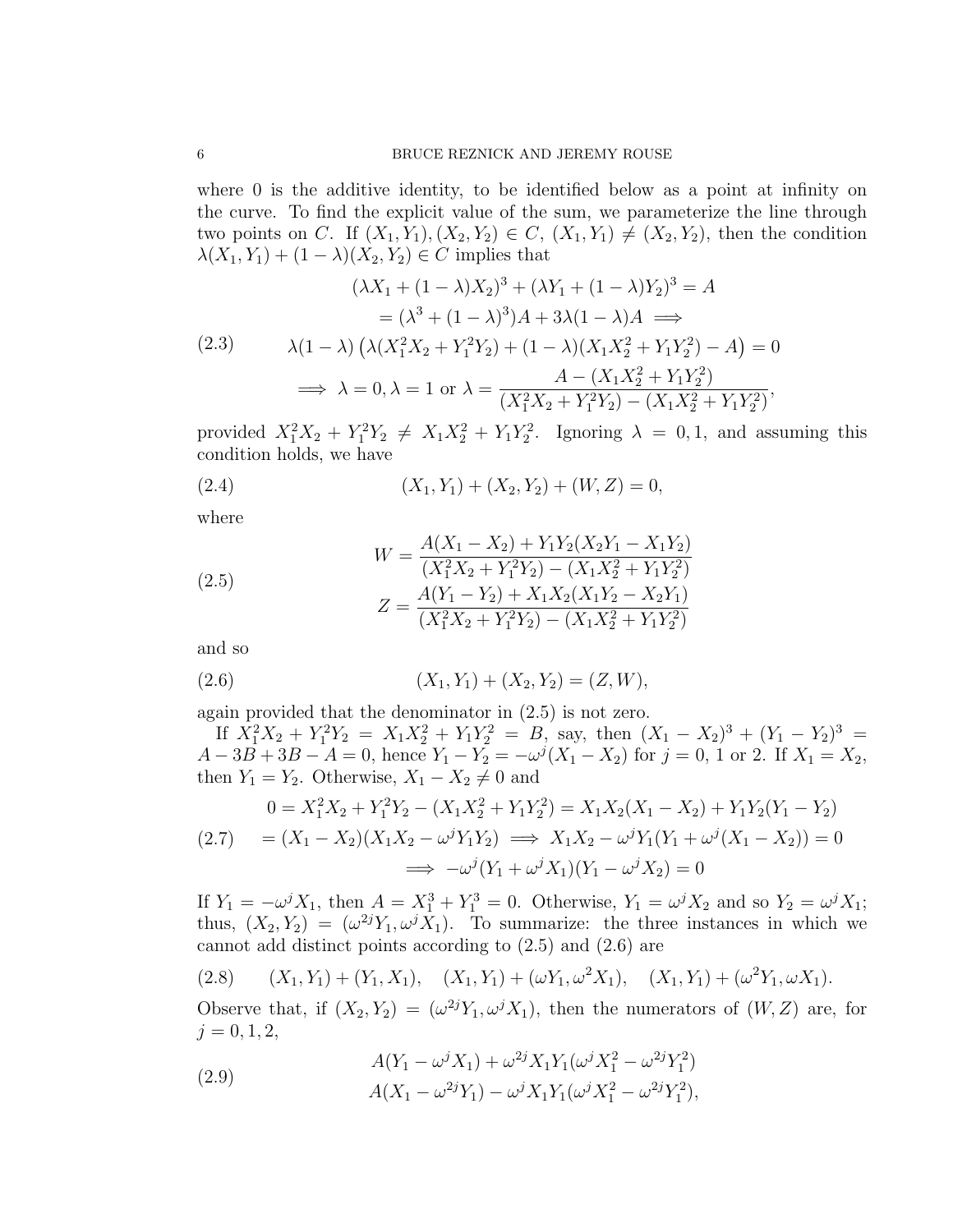respectively, and are in ratio  $(1:-w^{2j})$ . In other words,  $(2.5)$  fails precisely when the sum would be one of the points at infinity. Accordingly, we add them to the definition of C and write

(2.10)  
\n
$$
(X_1, Y_1) + (Y_1, X_1) + (1:-1:0) = 0,
$$
\n
$$
(X_1, Y_1) + (\omega Y_1, \omega^2 X_1) + (1:-\omega^2:0) = 0,
$$
\n
$$
(X_1, Y_1) + (\omega^2 Y_1, \omega X_1) + (1:-\omega:0) = 0.
$$

Note that, for example,  $(X_1:Y_1:1), (Y_1:X_1:1), (1:-1:0)$  all lie on the projective line  $(X_1 + Y_1)u_3 = u_1 + u_2$ .

In view of  $(2.2)$ , we see that  $(1:-1:0)$  is the additive identity and the point  $h_0 := (1 : -\omega : 0)$  has order 3. Further, we see that

(2.11) 
$$
(\omega X_1, \omega^2 Y_1) = (X_1, Y_1) + h_0, \qquad (\omega^2 X_1, \omega Y_1) = (X_1, Y_1) + 2h_0.
$$

We still need to define addition when  $(X_1, Y_1) = (X_2, Y_2)$ . In this case, we construct the equivalent to the tangent line to the point at  $(X_1, Y_1)$  to make a double point and decree that the third intersection point will be  $-2(X_1, Y_1)$ . Formal implicit differentiation says that the "slope" to the curve  $X^3 + Y^3 = A$  at  $(X_1, Y_1)$  equals  $-X_1^2/Y_1^2$ , so we seek  $\lambda \neq 0$  so that

(2.12) 
$$
(X_1 + \lambda)^3 + \left(Y_1 - \lambda \frac{X_1^2}{Y_1^2}\right)^3 - A = 0.
$$

Since  $X_1^3 + Y_1^3 = A$ , the left-hand side of (2.12) is divisible by  $\lambda^2$ , so

$$
(2.13) \qquad \lambda = \frac{3X_1Y_1^3}{X_1^3 - Y_1^3} \implies -2(X_1, Y_1) = \left(\frac{X_1(A + Y_1^3)}{X_1^3 - Y_1^3}, \frac{-Y_1(A + X_1^3)}{X_1^3 - Y_1^3}\right).
$$

We now set  $A = x^3 + y^3 \in \mathbb{C}[x, y]$  and summarize the foregoing discussion of addition. Addition involving points at infinity is specified by (2.2) and (2.11). Otherwise,

$$
\text{If } (X_1, Y_1) \neq (X_2, Y_2), \text{ then } (X_1, Y_1) + (X_2, Y_2) = (Z, W), \text{ where}
$$
\n
$$
Z = \frac{(x^3 + y^3)(Y_1 - Y_2) + X_1 X_2 (X_1 Y_2 - X_2 Y_1)}{(X_1^2 X_2 + Y_1^2 Y_2) - (X_1 X_2^2 + Y_1 Y_2^2)},
$$
\n
$$
(2.14)
$$
\n
$$
W = \frac{(x^3 + y^3)(X_1 - X_2) + Y_1 Y_2 (X_2 Y_1 - X_1 Y_2)}{(X_1^2 X_2 + Y_1^2 Y_2) - (X_1 X_2^2 + Y_1 Y_2^2)};
$$
\n
$$
\text{Otherwise, } 2(X_1, Y_1) = \left(\frac{-Y_1 (2X_1^3 + Y_1^3)}{X_1^3 - Y_1^3}, \frac{X_1 (X_1^3 + 2Y_1^3)}{X_1^3 - Y_1^3}\right).
$$

Note that  $2(X_1, Y_1) = (X_1, Y_1) \circ (-v_4)$ , and that in the extract cited in the Introduction, Viète in  $[10]$ , in effect, chooses a slope for the line to ensure that the cubic equation for  $\lambda$  would have a double root at  $\lambda = 0$ , rendering its third root easy to find. (This tangent line was computed almost 100 years before calculus was invented!) Silverman [8, p.335] explicitly derived (2.13), with regards to elliptic curves of the form  $x^3 + y^3 = A$  with  $A \in \mathbb{C}$ , although he did not make the reference to Viète.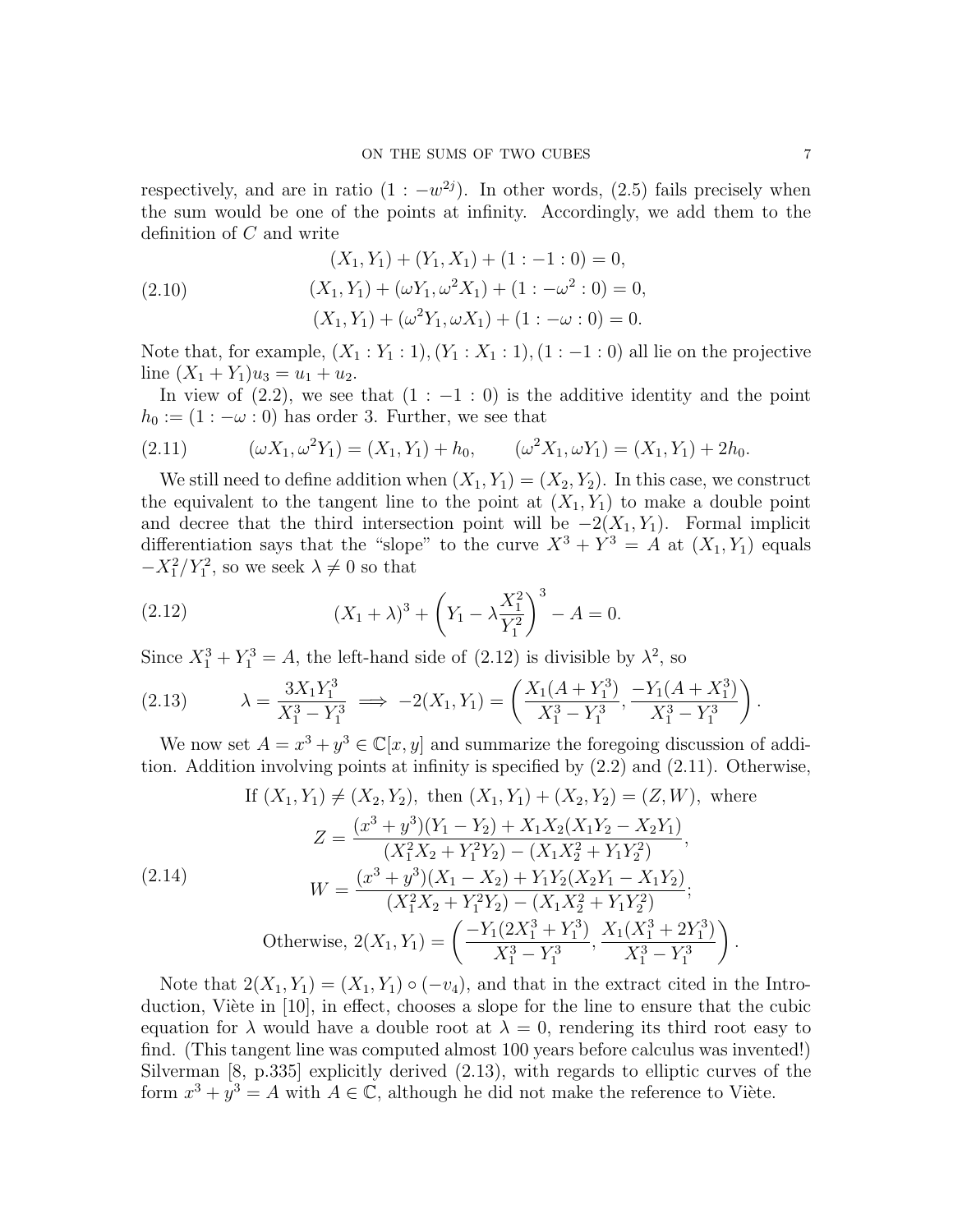Finally, since  $\omega^2 = \lambda + (1 - \lambda)\omega$  for  $\lambda = -\omega$ , we observe that

(2.15)  
\n
$$
(X_1, Y_1) + (X_1, \omega Y_1) + (X_1, \omega^2 Y_1) = 0
$$
\n
$$
(X_1, Y_1) + (\omega X_1, Y_1) + (\omega^2 X_1, Y_1) = 0
$$
\n
$$
(X_1, Y_1) + (\omega X_1, \omega Y_1) + (\omega^2 X_1, \omega^2 Y_1) = 0.
$$

We now specialize this discussion to V. First, we write the affiliates of  $(f, g) \in V$ in arrays to clarify these sums to zero over lines. Write  $(f, g) = e_1$  and  $(\omega f, \omega g) = e_2$ for short. Then all affiliates can be expressed in terms of  $e_1, e_2$  and  $h_0$ :

$$
(f, \omega^2 g) = e_2 + 2h_0 \qquad (\omega f, \omega^2 g) = e_1 + h_0 \qquad (\omega^2 f, \omega^2 g) = -e_1 - e_2
$$
  

$$
(f, \omega g) = -e_1 - e_2 + h_0 \qquad (\omega f, \omega g) = e_2 \qquad (\omega^2 f, \omega g) = e_1 + 2h_0
$$
  

$$
(f, g) = e_1 \qquad (\omega f, g) = -e_1 - e_2 + 2h_0 \qquad (\omega^2 f, g) = e_2 + h_0
$$

(2.16)

$$
(g, \omega^2 f) = -e_2 + 2h_0 \qquad (\omega g, \omega^2 f) = -e_1 + h_0 \qquad (\omega^2 g, \omega^2 f) = e_1 + e_2
$$
  
\n
$$
(g, \omega f) = e_1 + e_2 + h_0 \qquad (\omega g, \omega f) = -e_2 \qquad (\omega^2 g, \omega f) = -e_1 + 2h_0
$$
  
\n
$$
(g, f) = -e_1 \qquad (\omega g, f) = e_1 + e_2 + 2h_0 \qquad (\omega^2 g, f) = -e_2 + h_0.
$$

We now recall  $h_0$  and identify two special points on  $\mathcal{V}$ :

(2.17) 
$$
h_0 = (1 : -\omega : 0),
$$
  $h_1 = (x, y),$   $h_2 = (\omega x, \omega y),$   
and let

(2.18) 
$$
\mathcal{V}_0 = \{mh_1 + nh_2 + th_0 : m, n \in \mathbb{Z}, t \in \{0, 1, 2\}\},
$$

where  $mh_1 + nh_2 + th_0$  is the *canonical* expression for  $(f, g) \in V_0$ . (We henceforth reserve  $m, n, t$  to the description above.) We also recall the definition of an important subset of  $\mathcal{V}_0$ :

(2.19) 
$$
\mathcal{V}_1 = \{mh_1 + nh_2 : m, n \in \mathbb{Z}\}.
$$

For  $(0,0) \neq (m, n) \in \mathbb{Z}^2$ , let

(2.20) 
$$
T(m,n) = \{mh_1 + nh_2, mh_1 + nh_2 + h_0, mh_1 + nh_2 + 2h_0\}
$$

denote the  $(m, n)$ -trio.

We now begin to describe the ring-isomorphism between  $\mathcal{V}_1$  and  $\mathbb{Z}[\omega]$  by analyzing  $v \circ w$ . Our first results apply to  $V_0$  as well.

# **Lemma 2.1.** If  $v = (f, g) \in V$ , then (2.21)  $h_1 \circ v = v \circ h_1 = v$ ,  $h_2 \circ v = v \circ h_2 = \omega v$ ,  $h_2 \circ h_2 = \omega h_2 = \omega^2 h_1 = -h_1 - h_2$ .

Proof. The first identity is immediate from the definition of composition. For the second one, note that f and g are homogeneous of degree 1, hence  $f(\omega x, \omega y) =$  $\omega f(x, y)$  and  $g(\omega x, \omega y) = \omega g(x, y)$ , so

$$
(2.22) \t v \circ h_2 = (f(\omega x, \omega y), g(\omega x, \omega y)) = (\omega f(x, y), \omega g(x, y)) = h_2 \circ v.
$$

The final equation follows from the second and  $(2.15)$ .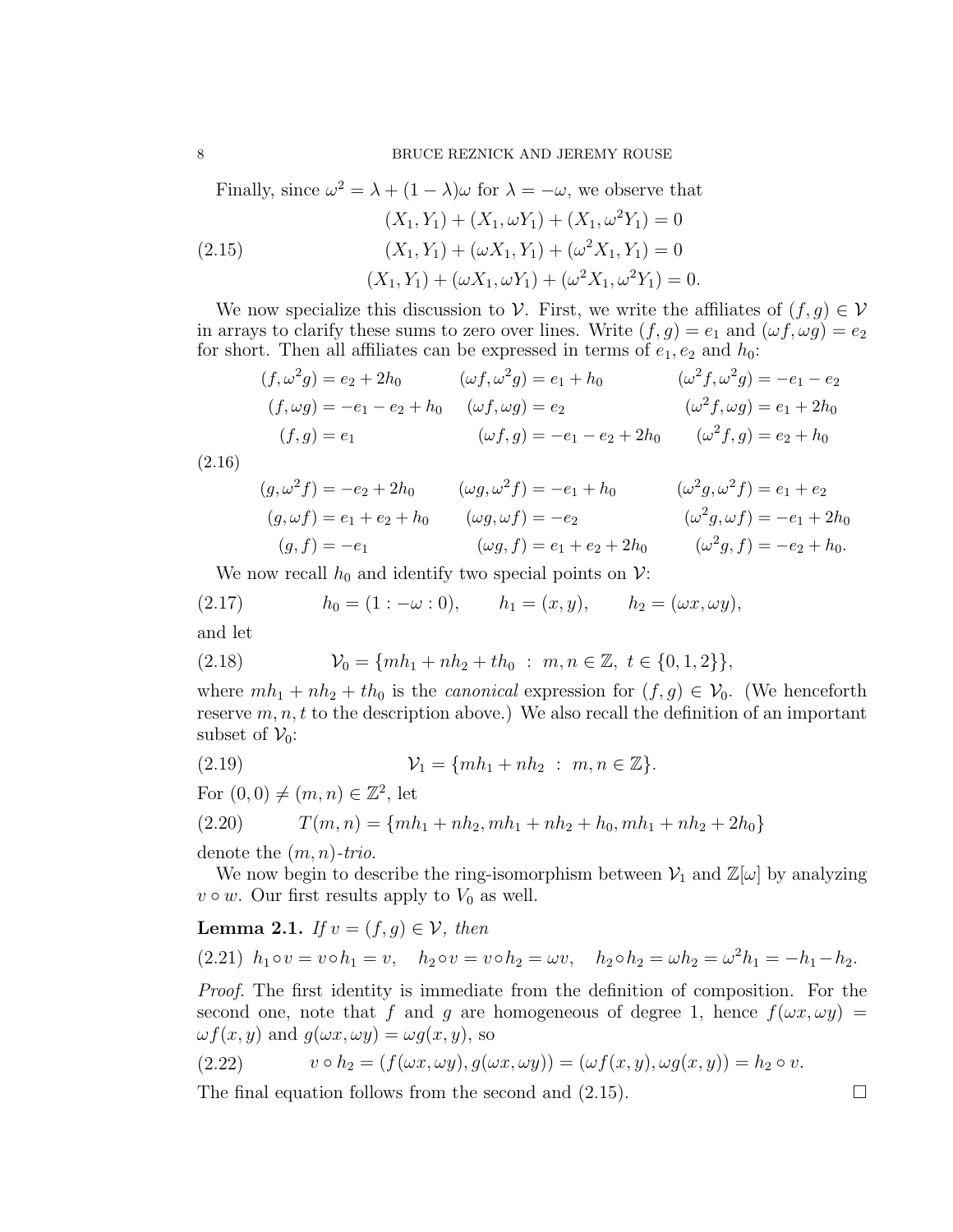We now make a simple, but consequential observation about left-distributivity.

**Lemma 2.2.** If  $v, v', w \in V$  and  $\tilde{v} = v + v'$ , then  $\tilde{v} \circ w = v \circ w + v' \circ w$ . Thus,  $(mv + nv') \circ w = mv \circ w + nv' \circ w.$ 

*Proof.* Suppose  $w = (f(x, y), g(x, y))$ . Composition with w amounts to the formal substitution  $(x, y) \rightarrow (f(x, y), g(x, y))$ ; (1.11) shows that substitution this is preserved by the varying definitions of addition, establishing the first assertion. The second assertion follows from the first by induction.  $\Box$ 

**Theorem 2.3.** If  $v = (f, g) = mh_1 + nh_2 + th_0 \in V_0$ , then

$$
(2.23)\ \ (\omega f, \omega g) = -nh_1 + (m - n)h_2 + th_0, \quad (\omega^2 f, \omega^2 g) = (n - m)h_1 - mh_2 + th_0.
$$

Proof. Lemmas 2.1 and 2.2 imply that

$$
(2.24)\ \ (\omega f, \omega g) = \omega v = v \circ h_2 = mh_1 \circ h_2 + nh_2 \circ h_2 + th_0 \circ h_2 = mh_2 + n(-h_1 - h_2) + th_0.
$$

The other equation follows from  $(2.15)$ .

For  $x = mh_1 + nh_2 \in \mathcal{V}_1$ , define

(2.25) 
$$
R(x) = R(mh_1 + nh_2) = m + n\omega
$$

Note that if  $v = mh_1 + nh_2 \in V_1$ , then Theorem 2.3 implies that

(2.26) 
$$
R(\omega v) = -n + (m - n)\omega = \omega(m + n\omega) = \omega R(v).
$$

Using (2.16) and Theorem 2.3, once we know the canonical expression for  $(f, g)$ , we know the canonical expressions for all of its affiliates. The canonical expressions for the solutions listed in the introduction are

(2.27) 
$$
v_1 = h_1, \quad v_3 = h_1 + 2h_2, \quad v_4 = -2h_1,
$$

$$
v_7 = -2h_1 - 3h_2, \quad v_9 = -3h_1, \quad v_{12} = -2h_1 - 4h_2.
$$

Note that  $R(v_1) = 1, R(v_3) = 1 + 2\omega = \omega - \omega^2 = i$ 3 and  $R(v_4) = -2$ .

It is clear from (2.16) and Theorem 2.3 that each set of 18 affiliates is a union of the six trios:

(2.28) 
$$
T(m, n), T(-m, -n), T(-n, m-n),
$$

$$
T(n, n-m), T(n-m, -m), T(m-n, m),
$$

and every  $v \in V_0$  is in a trio with some  $w \in V_1$ . As long as  $(m, n) \neq (0, 0)$ , the six trios in (2.28) are distinct.

The argument of Theorem 2.3 extends to give a closed form for composition in  $\mathcal{V}$ .

**Theorem 2.4.** If  $v = mh_1 + nh_2 + th_0$  and  $v' = m'h_1 + n'h_2 + t'h_0$ , then

(2.29) 
$$
v \circ v' = m(m'h_1 + n'h_2 + t'h_0) + n(-n'h_1 + (m'-n')h_2 + t'h_0) + th_0
$$

$$
= (mm'-nn')h_1 + (mn'+m'n - nn')h_2 + ((m+n)t' + t)h_0.
$$

*Proof.* Since  $v \circ v' = mh_1 \circ v' + nh_2 + th_0 \circ v'$ , three applications of Lemma 2.2, keeping  $(2.21)$  in mind, give the result.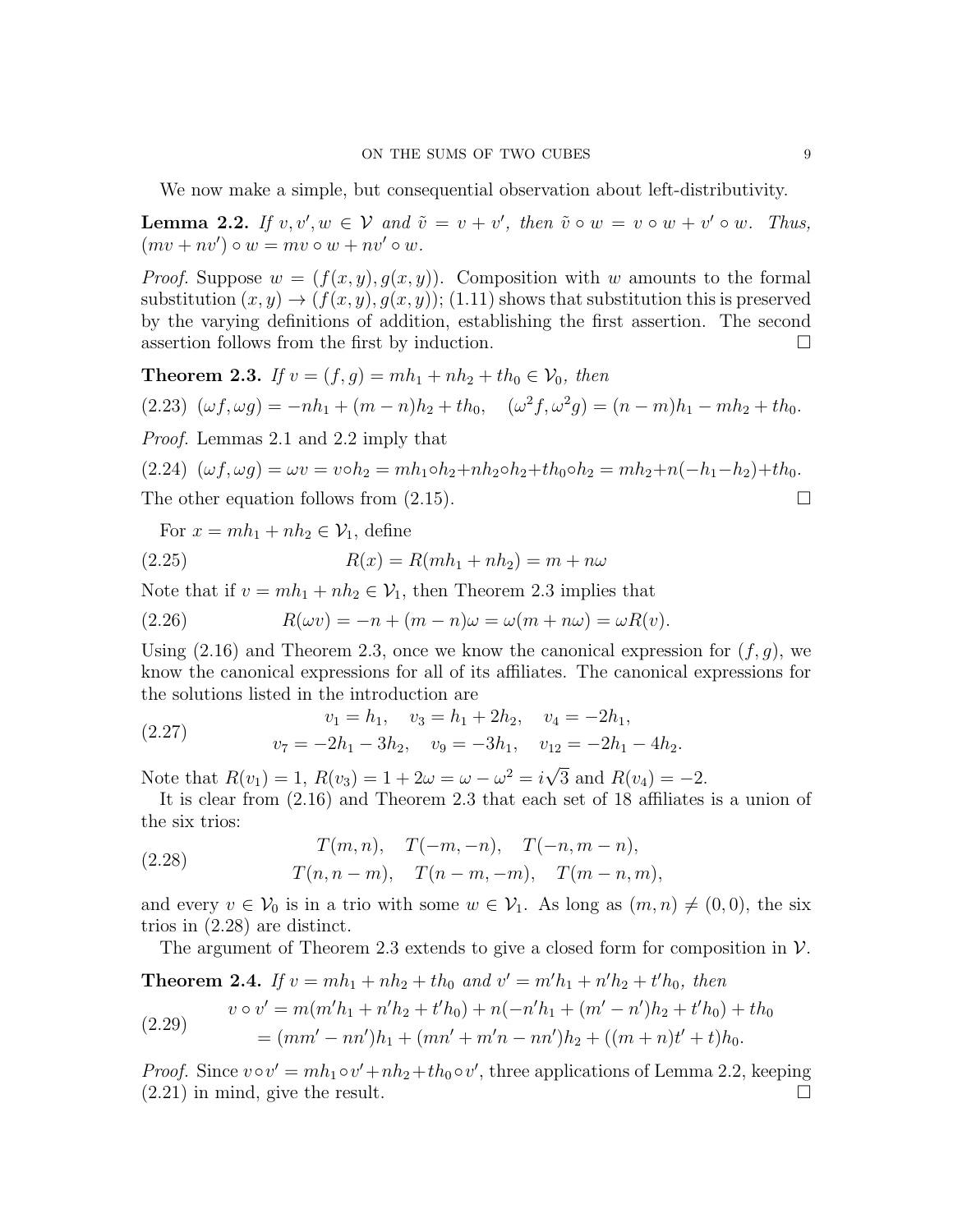We note a crucial implication of Theorem 2.4 for elements of  $V_1$   $(t = t' = 0)$ :

(2.30) 
$$
R(v \circ v') = (mm' - nn') + \omega(mn' + m'n - nn') = R(v)R(w).
$$

For  $y \in \mathbb{Z}[\omega]$ , let  $N(y)$  denote the usual norm. We have

(2.31)  $\Phi(m,n) := N(m+n\omega) = |m+n\omega|^2 = (m+n\omega)(m+n\omega^2) = m^2 - mn + n^2$ . Since  $N(y) = N(\pm \omega^j y)$ , we have

(2.32) 
$$
\Phi(m, n) = \Phi(-m, -n) = \Phi(-n, m - n) = \Phi(n, n - m) \n= \Phi(n - m, m) = \Phi(m - n, -m).
$$

Further, (2.30) implies that

(2.33) 
$$
\Phi(mm' - nn', mn' + m'n - nn') = \Phi(m, n)\Phi(m', n');
$$

of course, (2.32) and (2.33) can also be verified directly. It will follow from Theorem 1.1 that  $\mathcal{V}_0 = \mathcal{V}$  and

(2.34) 
$$
d(mh_1 + nh_2 + th_0) = \Phi(m, n) := m^2 - mn + n^2.
$$

**Corollary 2.5.** If  $v, v' \in V$  are given as above, then

(2.35) 
$$
v \circ v' - v' \circ v = (((m+n)t'+t) - ((m'+n')t+t'))h_0
$$

so  $v \circ v'$  and  $v' \circ v$  are in the same trio. Furthermore,  $v \circ v' = v' \circ v$  if and only if  $(m+n-1)t' \equiv (m'+n'-1)t \pmod{3}$ , in particular, if  $v, v' \in \mathcal{V}_1$ .

We also remark that Theorem 2.4 and the to-be-proved formula (2.34) combine to imply that  $d(v \circ v') = d(v)d(v')$ , so that no cancellation occurs in the composition. We note one more corollary to 2.4, which follows from the bi-homogeneity in the pairs of variables  $(m, n)$  and  $(m', n')$  of  $(2.29)$  for elements of  $\mathcal{V}_1$ ; the corollary is not generally true in  $\mathcal V$ .

**Corollary 2.6.** For  $v, v' \in V_1$  and  $r \in \mathbb{Z}$ ,  $(rv) \circ v' = v \circ (rv') = r(v \circ v')$ . In particular, taking  $v' = h_1$ , we have  $rv = v \circ (rh_1)$ .

**Theorem 2.7.** The map R is a ring isomorphism between  $V_1$  (with the operations of point-addition and composition) and  $\mathbb{Z}[\omega]$ . Furthermore, with the appropriate definitions of multiplication by  $\omega$  and the usual complex conjugation,

(2.36) 
$$
R(\omega v) = \omega R(v), \qquad R(\overline{v}) = R(v).
$$

*Proof.* That  $V_1$  is a ring with respect to addition and composition follows from Lemma 2.2 in one direction (and from Corollary 2.5 in the other). We remark that Corollary 2.5 implies that the full set  $\mathcal V$  itself is not a ring with composition as "multiplication", because the right-distributive law fails. In particular, if  $v, v' \in V$  then by (1.13),  $h_0 = h_0 \circ v = h_0 \circ v' = h_0 \circ (v + v')$ , but  $h_0 \neq 2h_0$ .

Clearly, R is a bijection and  $R(v + w) = R(v) + R(w)$ . If  $v = mh_1 + nh_2$  and  $w = m'h_1 + n'h_2$ , then as we have seen in (2.30),  $R(v \circ w) = R(v)R(w)$ . That  $R(\omega v) = \omega R(v)$  was shown in equation (2.26). For the second statement, we needn't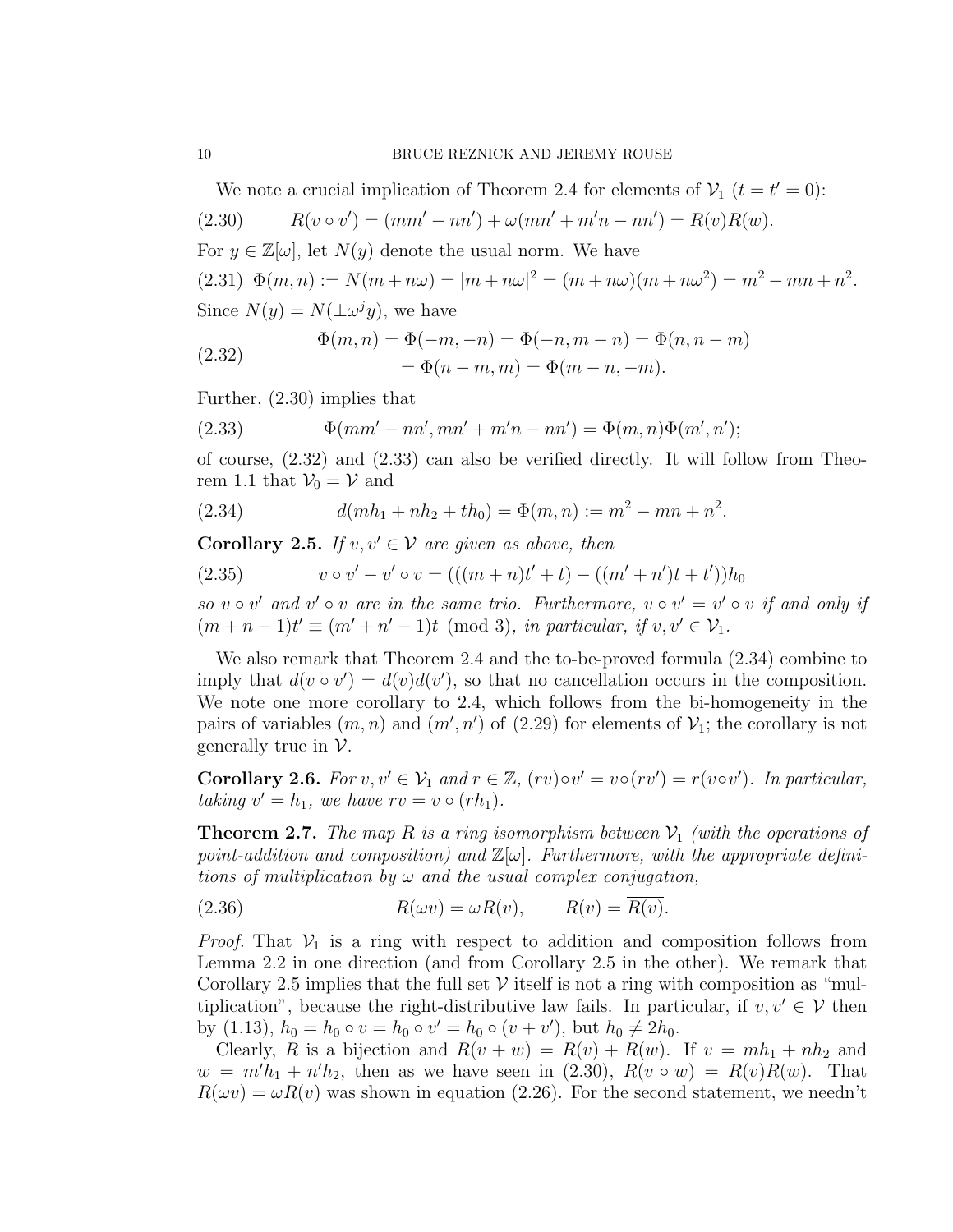concern ourselves with points at infinity, and the exact formulas of (2.14) imply that complex conjugation factors through addition, so that

$$
(2.37) \qquad (X_1, Y_1) + (X_2, Y_2) = (Z, W) \implies (X_1, Y_1) + (X_2, Y_2) = (Z, W).
$$

Since  $\overline{h_1} = h_1$  and  $\overline{h_2} = \overline{(\omega x, \omega y)} = (\omega^2 x, \omega^2 y) = \omega h_2 = -h_1 - h_2$ , we see that if  $v = mh_1 + nh_2$ , then

(2.38) 
$$
\overline{v} = mh_1 + n(-h_1 - h_2) \implies
$$

$$
R(\overline{v}) = m + n(-1 - \omega) = m + n\omega^2 = \overline{m + n\omega} = \overline{R(v)}.
$$

Corollary 2.8. If  $v = m_0 h_1 + n_0 h_2 \in V_1$  and  $w = m_1 h_1 + n_1 h_2$ , then there exists  $v' \in V$  such that  $v = v' \circ w$  if and only if  $\frac{m_0 + n_0 \omega}{m_1 + n_1 \omega} \in \mathbb{Z}[\omega]$ ; that is, if and only if

(2.39) 
$$
m_0 m_1 + n_0 n_1 \equiv m_0 n_1 \equiv m_1 n_0 \pmod{m_1^2 - m_1 n_1 + n_1^2}
$$

Proof. A routine calculation shows that

(2.40) 
$$
\frac{m_0 + n_0 \omega}{m_1 + n_1 \omega} = \frac{m_0 m_1 + n_0 n_1 - m_0 n_1 + (m_1 n_0 - m_0 n_1) \omega}{m_1^2 - m_1 n_1 + n_1^2}.
$$

Corollary 2.9. If  $v = mh_1 + nh_2 \in V_1$ , then

(2.41) 
$$
v \circ \bar{v} = N(R(v))h_1 = (m^2 - mn + n^2)h_1.
$$

*Proof.* It follows from (2.38) that  $R(v)R(\bar{v}) = N(R(v))$ .

If particular, since  $g_3 = f_3$ ,  $\bar{v}_3 = -v_3$  and we recover that  $v_3 \circ v_3 = v_9$ . It follows from (2.38) that  $mh_1 = mh_1$  for all  $m \in \mathbb{Z}$ ; thus Corollary 2.9 implies that each  $v \in V_1$  has a "composition multiple" which is real. Observe that  $mh_1 + nh_2$  and  $nh_1 + mh_2$  are not, in general, affiliates, although  $\Phi(m, n) = \Phi(n, m)$ .

**Corollary 2.10.** If 
$$
v = mh_1 + nh_2
$$
, then  $\omega \overline{v} = nh_1 + mh_2$ .  
*Proof.* This follows immediately from  $n + m\omega = \omega(\overline{m + n\omega})$ .

**Corollary 2.11.** If  $v \in V_1$ , then v and  $\bar{v}$  are affiliates if and only if v is an affiliate of  $mv_1$  or  $mv_3$  for some integer m.

*Proof.* This follows from a somewhat tedious comparison of  $(2.28)$  for  $(m, n)$  and  $(n, m)$ . Equality holds if  $mn(m - n) = 0$  or  $(m + n)(m - 2n)(2m - n) = 0$ , which give multiples of  $v_1$  and  $v_3$  respectively.

We note that  $\overline{mv_1} = mv_1$  and  $\overline{mv_3} = -mv_3$ . It follows that the number of solutions of degree d,  $f(d)$ , is even unless  $d = m^2$  or  $d = 3m^2$ .

We now turn to proving Theorem 1.2 for points in  $V_0$ , assuming Theorem 1.1. We show that assertions (1) through (6) hold for  $v, w \in V_1$ ; since the components of  $v + th_0$  differ from v by powers of  $\omega$ , which do not affect the assertions, the claimed results will also hold for  $V_0$ .

 $\Box$ 

 $\Box$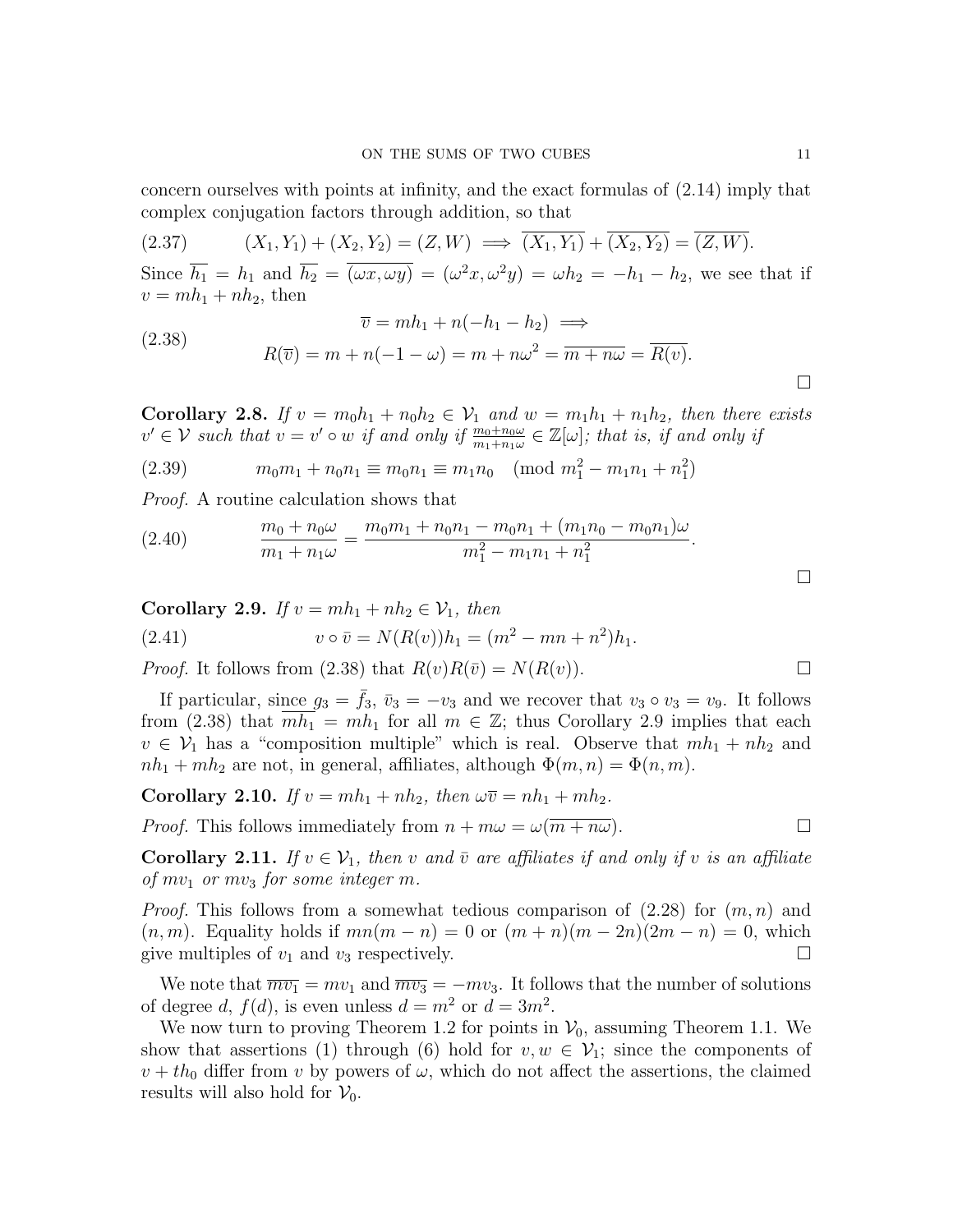Proof of Theorem 1.2. We start with (1). Let  $v = mh_1 + nh_2$  and  $v' = (y, x) = -h_1$ . Then  $v \circ v' = (f(y, x), g(y, x))$  by (1.11). On the other hand,  $R(v \circ v') = R(v)R(v') =$  $-R(v) = -m - n\omega = R(-v)$ , hence  $v \circ v' = -v$ ; that is,  $(f(y,x), g(y,x)) =$  $(g(x, y), f(x, y)).$ 

Item (2) is Corollary 2.5.

Item (3) follows from Theorem 1.1 together with the observation (from (2.14)) that if v and v' have coefficients in  $\mathbb{Q}(\omega)$ , then so does  $v + v'$ .

To prove (4), let  $v = mh_1 + nh_2$  and note that  $d(v) = (m+n)^2 - 3mn \equiv 0$ (mod 3) implies that  $m + n \equiv 0 \pmod{3}$ . Applying (2.39) from Corollary 2.8 gives  $-m-2n \equiv -2m \equiv -n \pmod{3}$  as a condition for the existence of  $v' \in V_1$  so that  $v = v' \circ v_3$ , and these are satisfied when 3 |  $m + n$ . If  $v' = \left(\frac{p'}{r'}\right)$  $\frac{p'}{r'}, \frac{q'}{r'}$  $\frac{q'}{r'}$ , then by (1.13),

(2.42)  
\n
$$
p(x, y) = p'(\zeta^{-1}x^3 + \zeta y^3, \zeta x^3 + \zeta^{-1}y^3),
$$
\n
$$
q(x, y) = q'(\zeta^{-1}x^3 + \zeta y^3, \zeta x^3 + \zeta^{-1}y^3),
$$
\n
$$
r(x, y) = \sqrt{3} xy \ r'(\zeta^{-1}x^3 + \zeta y^3, \zeta x^3 + \zeta^{-1}y^3),
$$

which verifies the asserted shape. (Compare with the earlier discussion of  $(1.10)$ .)

Next, we prove (5). Since  $(m+n)^2 \equiv d(v) \equiv 1 \pmod{3}$ , for one choice of sign (say +), we have  $\pm v = mh_1 + nh_2$ , where  $m + n \equiv 1 \pmod{3}$ . (The choice of sign amounts to a possible permutation of f and g.) Let  $v = (f, g) = (p/r, q/r)$ . Since  $(\omega x, y) = -h_1 - h_2 + 2h_0$ , Theorem 2.4 now implies that

$$
v \circ (\omega x, y) = (n - m)h_1 - mh_2 + 2(m + n)h_0 = (n - m)h_1 - mh_2 + 2h_0,
$$

which by  $(2.16)$  and Theorem 2.3 equals  $(\omega f, g)$ . In other words,

(2.43) 
$$
\left(\frac{p(\omega x, y)}{r(\omega x, y)}, \frac{q(\omega x, y)}{r(\omega x, y)}\right) = \left(\omega \frac{p(x, y)}{r(x, y)}, \frac{q(x, y)}{r(x, y)}\right).
$$

Thus,  $p(\omega x, y)r(x, y) = \omega p(x, y)r(\omega x, y)$  and  $q(\omega x, y)r(x, y) = q(x, y)r(\omega x, y)$ . Since  $p(x, y)$  and  $r(x, y)$  are relatively prime, we have  $p(x, y)|p(\omega x, y)$ ; since they have the same degree, it follows that  $p(\omega x, y) = c_p p(x, y)$  for  $c_p \in \mathbb{C}$ . Similarly,  $q(\omega x, y) =$  $c_qq(x, y)$  and  $r(\omega x, y) = c_r r(x, y)$ . Since  $p, q, r \neq 0$ , examination at any non-zero monomial shows that each constant is a power of  $\omega$  and so all powers of x occuring in p with non-zero coefficient are congruent modulo 3, and similarly for q and r. Since  $d \equiv$ 1 (mod 3), the choices are  $p(x, y) = xP(x^3, y^3), yP(x^3, y^3)$  or  $x^2y^2P(x^3, y^3)$  for some polynomial P;  $q(x, y) = xQ(x^3, y^3), yQ(x^3, y^3)$  or  $x^2y^2Q(x^3, y^3)$  for some polynomial Q; and  $r(x, y) = R(x^3, y^3), xy^2R(x^3, y^3)$  or  $x^2yR(x^3, y^3)$  for some polynomial R. Since p and q are relatively prime, there cannot be a common factor of x or y, hence  $(p(x, y), q(x, y))$  is either  $(xP(x^3, y^3), yQ(x^3, y^3))$  or  $(yP(x^3, y^3), xQ(x^3, y^3))$ . Upon dividing the components of either side of (2.43), we find that

(2.44) 
$$
\frac{p(\omega x, y)}{q(\omega x, y)} = \omega \frac{p(x, y)}{q(x, y)},
$$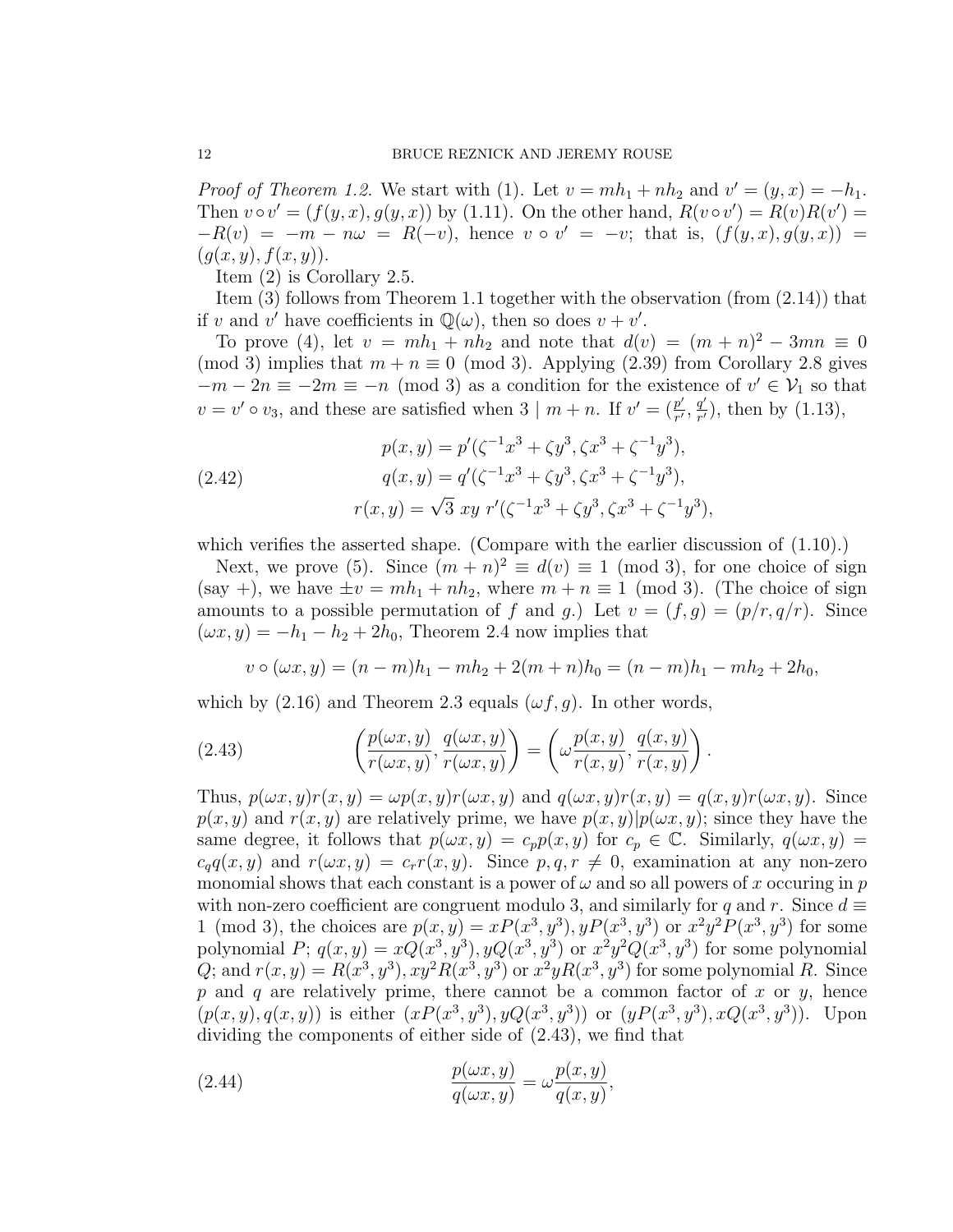hence  $p(x, y) = xP(x^3, y^3)$  and  $q(x, y) = yQ(x^3, y^3)$ ; (2.43) now implies that  $r(x, y) = yQ(x^3, y^3)$  $r(\omega x, y)$ , so  $r(x, y) = R(x^3, y^3)$ .

Item (6) follows immediately from (4) and (5).

To prove (7), note that  $(2.11)$   $\overline{h_0} = (1:-\omega:0) = (1:-\omega^2:0) = 2h_0$  and so  $(2.11)$ and Theorem 2.7 imply that

(2.45) 
$$
\overline{m h_1 + n h_2 + t h_0} = m h_1 + n(-h_1 - h_2) + t(2h_0).
$$

If v is real, then  $v = \overline{v}$  so that  $nh_1 + 2nh_2 - th_0 = 0$ , hence  $n = t = 0$ . Note also that if  $v = (f, g) = rh_1$ , then  $f, g \in \mathbb{Q}(x, y)$ .

Finally, we turn to (8). Since each solution has 18 affiliates and Theorem 1.1 implies that  $d(mh_1 + nh_2 + th_0) = m^2 - mn + n^2$ ,  $t \in \{0, 1, 2\}$ , we have

(2.46) 
$$
1 + 6 \sum_{d=1}^{\infty} f(d) z^d = \sum_{m=-\infty}^{\infty} \sum_{n=-\infty}^{\infty} z^{m^2 - mn + n^2}.
$$

It is fairly well-known that

$$
(2.47) \qquad \sum_{m=-\infty}^{\infty} \sum_{n=-\infty}^{\infty} z^{m^2 - mn + n^2} = 1 + 6 \sum_{i=0}^{\infty} \left( \frac{z^{3i+1}}{1 - z^{3i+1}} - \frac{z^{3i+2}}{1 - z^{3i+2}} \right).
$$

The equations  $(2.46)$  and  $(2.47)$  combine to imply  $(1.14)$ . The identity  $(2.47)$  has a convoluted history, as described by our colleague Bruce Berndt in, for example, [1, p.78] and [2, pp.196-199], and by Hirschhorn in [4]. Its arithmetical equivalent is a special case of an 1840 theorem of Dirichlet. It was found independently by Lorenz and Ramanujan.

It follows from (1.14) that  $f(p^k) = k+1$  if  $p \equiv 1 \pmod{3}$ ; if  $p \equiv 2 \pmod{3}$ , then  $f(p^k)$  equals 0 or 1, depending on whether k is odd or even. Since  $f(d)$  is multiplicative,  $f(n) > 0$  implies that no prime  $\equiv 2 \pmod{3}$  can appear to an odd power in the prime factorization of n. We note also that  $\{f(n)\}\$ is unbounded as  $n \to \infty$ . Since the taxicab number  $1729 = 7 \cdot 13 \cdot 19$ , we have  $f(1729) = 8$ : there are 8 solutions to (1.4) in which p and q have degree 1729.

3. Proof of Theorem 1.1

In this section, we will prove Theorem 1.1. We will consider solutions to

$$
E: p^3 + q^3 = (x^3 + y^3)r^3
$$

where  $0 \neq p, q, r \in \mathbb{C}[x, y]$  are homogeneous polynomials with  $deg(p) = deg(q)$  $deg(r) - 1.$ 

For such a point  $P = (a(x, y) : b(x, y) : c(x, y))$ , the map

$$
\phi_P(p:q:r) = (a(p,q):b(p,q):c(p,q)r)
$$

is a morphism from  $E$  to itself. There are two basic properties that immediately follow from the definition. First,

(3.1) 
$$
\phi_P(x:y:1) = (a(x,y):b(x,y):c(x,y)) = P.
$$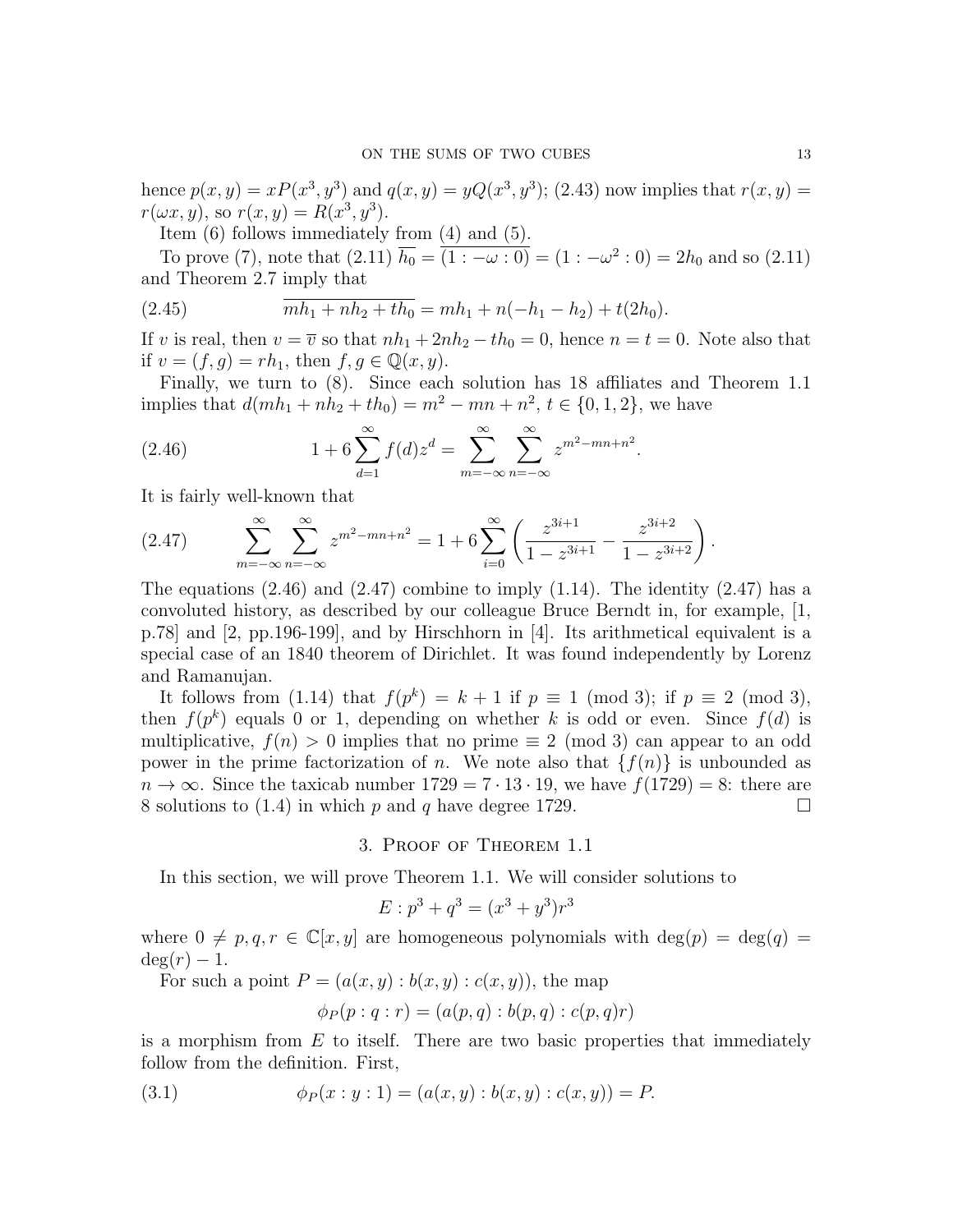Second, for any point P, the map  $\phi_P$  permutes the points at infinity:  $(1:-1:0)$ ,  $(1:-\omega:0)$  and  $(1:-\omega^2:0)$ .

Before we continue, we need a lemma.

**Lemma 3.1.** The point  $P = (x : y : 1) \in V$  has infinite order.

*Proof.* Define the homomorphism  $\phi : E \to E'$  by setting  $x = 2$  and  $y = 1$ . Thus

$$
E': p^3 + q^3 = 9r^3.
$$

We have  $\phi((x : y : 1)) = (2 : 1 : 1)$ . Using standard techniques (e.g. Prop. VII.3.1(b) or Cor. VIII.7.2 in [9]), one can compute that  $E'(\mathbb{Q})$ , the group of rational points on E', is isomorphic to  $\mathbb{Z}$ , and is generated by  $(2:1:1)$ . It follows that P has infinite order, since a homomorphic image of P also has infinite order.  $\Box$ 

Let  $\mathcal{V}_{\infty} = \{P \in \mathcal{V} : \phi_P(0) = 0\}$  be the subgroup of points  $P \in \mathcal{V}$  so that  $\phi_P$ fixes the chosen point at infinity. Recall that any polynomial map  $\phi : E \to E$  with  $\phi(0) = 0$  is called an *isogeny*. Theorem III.4.8 of [9] implies that if  $\phi$  is an isogeny, then  $\phi(P+Q) = \phi(P) + \phi(Q)$ . The set of all isogenies from E to itself is denoted End(E) and is called the endomorphism ring of  $E$ . The two ring operations are addition (in the group law, so  $(\phi_1 + \phi_2)(R) = \phi_1(R) + \phi_2(R)$ , and function composition. Our approach to proving Theorem 1.1 will be to define a ring structure on  $\mathcal{V}_{\infty}$ , and prove that  $\mathcal{V}_{\infty} \cong \text{End}(E)$ , and finally show that  $\mathcal{V}_{\infty} = \mathcal{V}_{1} = \{mh_{1} + nh_{2} : m, n \in \mathbb{Z}\}.$ 

**Lemma 3.2.** For any two points  $P, Q \in V$ , we have

$$
\phi_{P+Q} = \phi_P + \phi_Q.
$$

Proof. From (3.1), we have

$$
\phi_{P+Q}(x:y:1) = P + Q
$$
  
=  $\phi_P(x:y:1) + \phi_Q(x:y:1)$ .

Thus, the point  $(x : y : 1)$  is sent to 0 under the map  $\phi_{P+Q} - \phi_P - \phi_Q$ . If  $S =$  $\phi_{P+Q}(0) - \phi_P(0) - \phi_Q(0)$ , then  $F = \phi_{P+Q} - \phi_P - \phi_Q - S$  is a morphism from E to itself that fixes 0. Thus,  $F$  is an isogeny. Any morphism between two curves is either constant, or each point has finitely many preimages. It follows that ker  $F$  is either finite, or all of  $E$ . Since  $F$  is an isogeny,

$$
F([3n](x:y:1)) = [3n]F((x:y:1)) = [3n](-S) = [n]([3](-S)) = 0.
$$

Here, and in the rest of the section,  $[m](p : q : r)$  is used instead of  $m(p : q : r)$  for clarity. By Lemma 3.1,  $(x : y : 1)$  has infinite order, and hence the kernel of F is infinite. This implies that  $F$  is the zero map, and so

$$
\phi_{P+Q}(R) - \phi_P(R) - \phi_Q(R) = S.
$$

for any R. Setting  $R = (x : y : 1)$  we see that  $S = 0$ , and  $\phi_{P+Q} = \phi_P + \phi_Q$ .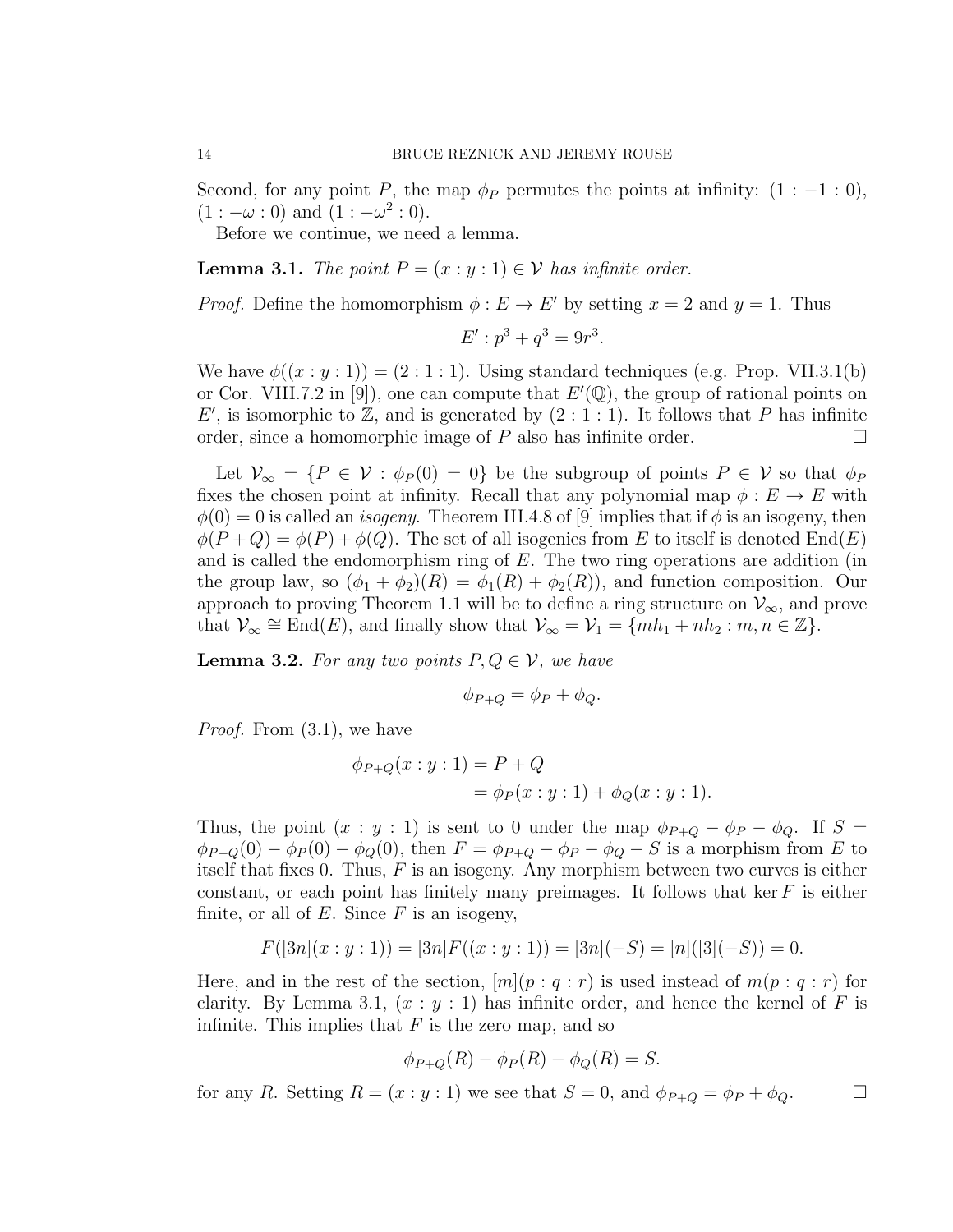Recall that  $h_0 = (1 : -\omega : 0) \in \mathcal{V}$  and  $2h_0 = (1 : -\omega^2 : 0)$ . Clearly

$$
\phi_{h_0}(R) = h_0, \qquad \phi_{2h_0}(R) = 2h_0
$$

for all  $R \in \mathcal{V}$ . It follows that for any point  $P \in \mathcal{V}$ , either  $P, P - h_0$  or  $P - 2h_0 \in \mathcal{V}_{\infty}$ . Hence,

$$
\mathcal{V}\cong\mathcal{V}_{\infty}\times\langle h_0\rangle.
$$

**Lemma 3.3.** The subgroup  $\mathcal{V}_{\infty} \subseteq \mathcal{V}$  can be given the structure of a ring by defining  $P \cdot Q = \phi_P(Q).$ 

*Proof.* We know that  $V_{\infty}$  is an abelian group. We must show that the multiplication operator is associative and distributive. By (3.1),

$$
\phi_P(x:y:1)=P,
$$

we have

$$
P \cdot Q = \phi_P(Q) = \phi_P(\phi_Q(x : y : 1)).
$$

Since  $\phi_S(x : y : 1) = S$  for any  $S \in \mathcal{V}$ , it follows that  $\phi_{P,Q}(x : y : 1) = P \cdot Q =$  $\phi_P(\phi_Q(x:y:1))$ . Thus,  $(x:y:1)$  is in the kernel of the isogeny  $\phi_{P,Q} - \phi_P \circ \phi_Q$ . By Lemma 3.1, the kernel is therefore infinite and hence  $\phi_{P,Q} = \phi_P \circ \phi_Q$ . The associativity then follows from the fact that function composition is associative. To prove the distributive law, we use that  $\phi_P$  is an isogeny and hence

$$
P \cdot (Q + R) = \phi_P(Q + R)
$$
  
=  $\phi_P(Q) + \phi_P(R)$   
=  $(P \cdot Q) + (P \cdot R)$ .

Thus,  $\mathcal{V}_{\infty}$  naturally has the structure of a ring.  $\Box$ 

**Lemma 3.4.** The map  $\tau : \mathcal{V}_{\infty} \to \text{End}(E)$  given by

$$
\tau(P)=\phi_P
$$

is an isomorphism of rings.

*Proof.* Lemma 3.2 implies that  $\tau(P+Q) = \tau(P) + \tau(Q)$ . In the proof of Lemma 3.3, we showed that  $\tau(P \cdot Q) = \tau(P) \circ \tau(Q)$ . Thus,  $\tau$  is a ring homomorphism. If  $\tau(P) = 0$ , then  $\phi_P = 0$  and so  $\phi_P((x : y : 1)) = P = 0$ . Hence,  $\tau$  is injective.

Conversely, if  $\phi \in \text{End}(E)$ , and  $P = \phi(x : y : 1)$ , then  $\phi - \phi_P$  has  $(x : y : 1)$  in its kernel. Thus, the kernel of  $\phi - \phi_P$  is infinite and hence  $\phi = \phi_P$ . It follows that  $\phi = \tau(P)$  and so  $\tau$  is surjective.

A similar argument identifying the Mordell-Weil group of an elliptic surface with the endomorphism ring was given by Frank de Zeeuw in his master's thesis [11].

Now, we will prove our main result.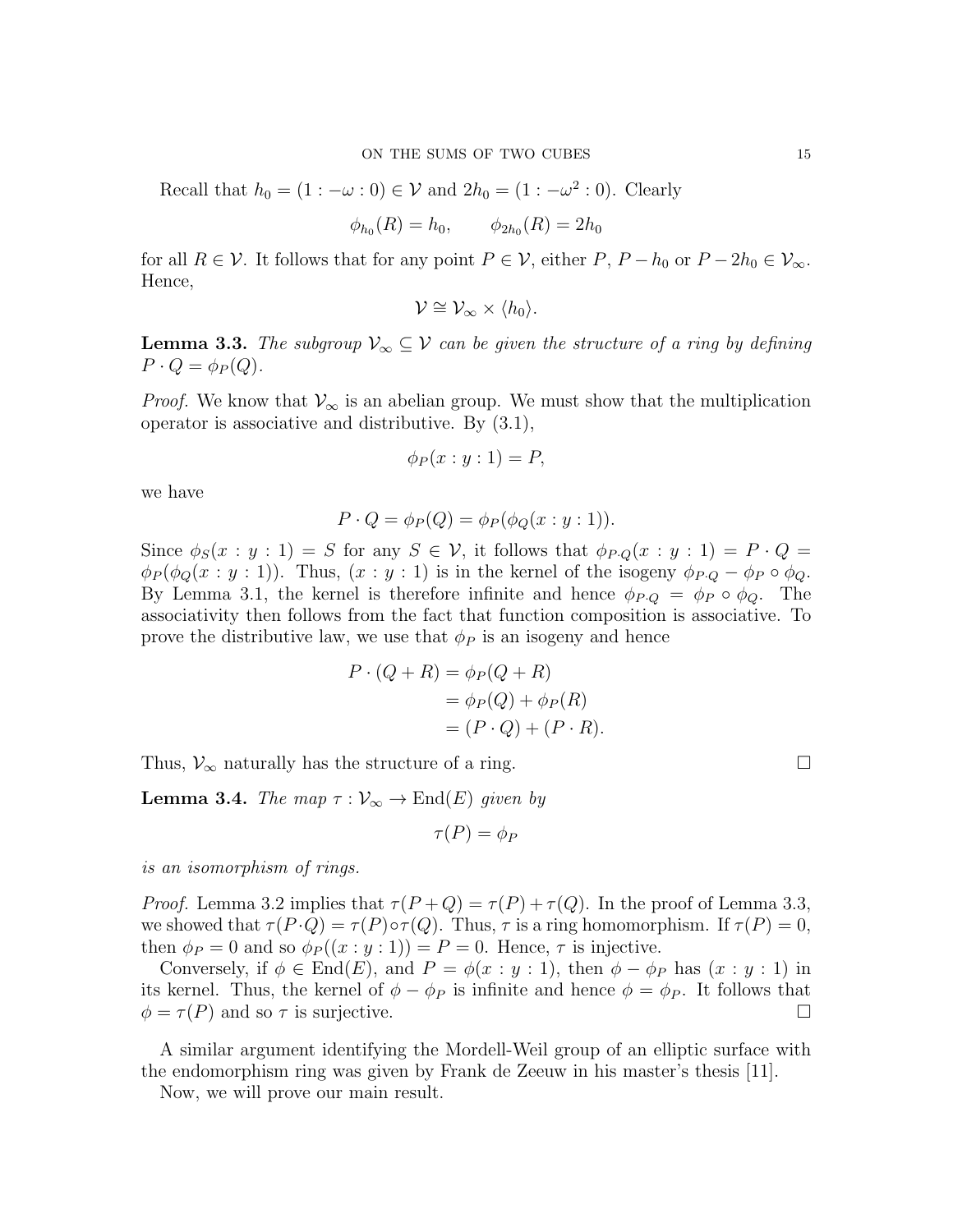Proof of Theorem 1.1. In light of the fact that

$$
\mathcal{V}\cong\mathcal{V}_{\infty}\times\langle T\rangle,
$$

and that  $\mathcal{V}_{\infty}$  is isomorphic to End(E) by Lemma 3.4, it suffices to determine End(E). Theorem VI.6.1(b) of [9] states that if E is an elliptic curve defined over a field of characteristic zero, then  $End(E)$  is isomorphic to either Z or an order in an imaginary quadratic field. Observe that  $End(E)$  contains the map defined by

$$
\phi((p:q:r)) = (\omega p: \omega q:r).
$$

Hereafter we will refer to the map  $\phi$  as [ $\omega$ ]. This map fixes (1 : −1 : 0), satisfies  $[\omega]^3 = 1$ , and sends  $(x : y : 1)$  to  $(\omega x : \omega y : 1)$ . It follows that  $\text{End}(E) \cong \mathbb{Z}[\omega]$  and

$$
\mathcal{V}_{\infty} = \mathcal{V}_1 = \langle (x:y:1), (\omega x:\omega y:1) \rangle \cong \mathbb{Z} \times \mathbb{Z}.
$$

Now, we will prove that  $d(mh_1 + nh_2 + th_0) = m^2 - mn + n^2$ . It suffices to prove this with  $t = 0$ , since  $mh_1 + nh_2$  is an affiliate of  $mh_1 + nh_2 + th_0$ .

If  $P := mh_1 + nh_2 \in V_\infty$ , it is easy to see that the degree of P is the same as the degree of the map  $\phi_P : E \to E$ . In this case,

$$
\phi_P((x:y:1)) = mh_1 + nh_2
$$
  
=  $m(x:y:1) + n(\omega x : \omega y:1)$   
=  $[m + n\omega](x:y:1).$ 

Thus,  $\phi_P = [m + n\omega]$ . The ring End(E) is endowed with an involution  $\hat{\cdot}$  that satisfies

$$
\widehat{\lambda + \phi} = \widehat{\lambda} + \widehat{\phi}
$$

$$
\widehat{\lambda \circ \phi} = \widehat{\phi} \circ \widehat{\lambda}
$$

$$
\phi \circ \widehat{\phi} = [\deg \phi]
$$

(see Theorem III.6.2 of [9]). This, together with the fact that  $deg([m]) = m^2$  implies that

$$
[\hat{\omega}] = [\omega^2].
$$

This implies that

$$
\widehat{[m+n\omega]} = [m+n\omega^2]
$$

and so

$$
[\deg([m+n\omega])] = [m+n\omega][m+n\omega^2]
$$
  
= 
$$
[m^2 + (mn\omega + mn\omega^2) + n^2]
$$
  
= 
$$
[m^2 - mn + n^2].
$$

Since the degree of P equals deg  $\phi_P = \deg[m + n\omega]$ , we have that the degree of P is  $m^2 - mn + n^2$ , as desired.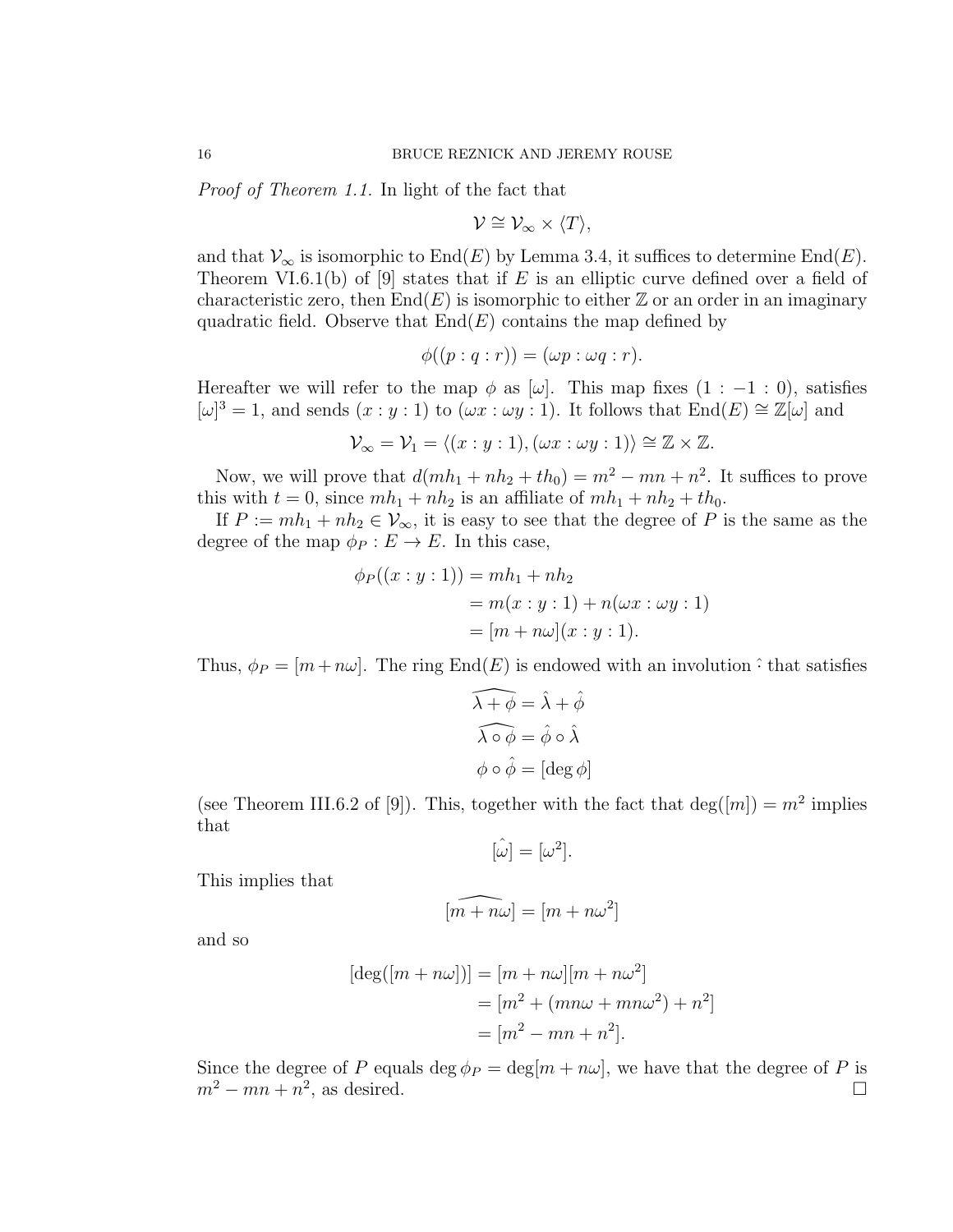#### ON THE SUMS OF TWO CUBES 17

## 4. Related results and open questions

We conclude with a brief discussion of some related Diophantine equations. It is classically known that if  $F(x, y)$  is a binary cubic form, then after an invertible linear transformation in  $(x, y)$ ,  $F(x, y)$  has one of the following three shapes:  $x^3, x^3+y^3, x^2y$ . It is natural to wonder whether there are solutions to (1.4) in the other two cases.

Theorem 4.1. The equations

(4.1) 
$$
p^{3}(x, y) + q^{3}(x, y) = x^{3}r^{3}(x, y),
$$

(4.2) 
$$
p^{3}(x, y) + q^{3}(x, y) = x^{2}y r^{3}(x, y),
$$

have no non-trivial solutions in forms  $p, q, r \in \mathbb{C}[x, y]$ .

*Proof.* Any solution to (4.1) would be a solution to the Fermat equation  $X^n + Y^n = Z^n$ for  $n = 3$  over  $\mathbb{C}[t]$ , upon setting  $(x, y) = (1, t)$ . The non-existence of such nonconstant solutions was proved by Liouville in 1879. (See the exposition in [7, pp.263- 265].)

Assume (4.2) has a solution and rewrite as

(4.3) 
$$
x^2y r^3 = (p+q)(p+\omega q)(p+\omega^2 q).
$$

Let  $\mathcal{F} = \{p + \omega^j q : j = 0, 1, 2\}$ . Note that  $\mathcal{F}$  is linearly dependent:  $\sum \omega^j (p + \omega^j q) = 0$ , hence any polynomial that divides two elements of  $\mathcal F$  divides the third, and also divides p and q. Let  $(p_0, q_0, r_0)$  be a solution of  $(4.3)$  in which  $d = \deg r_0$  is minimal. If  $d = 0$ , then  $p_0$  and  $q_0$  must be linear and the product of the elements in F is  $x^2y$ , hence x must divide two of them, and so  $x|p_0, q_0$ , a contradiction. Now suppose  $d \geq 1$ and suppose  $\pi$  is an irreducible factor of  $r_0$ . If  $\pi$  divides two elements of  $\mathcal{F}$ , then, as before,  $\pi$  divides p, q and  $(p_0 : \pi, q_0/\pi : r_0/\pi)$  is a solution to (4.2) of lower degree. It follows that if  $\pi^m$  is a factor of  $r_0$ , then  $\pi^{3m}$  is concentrated in one member of  $\mathcal{F}$ . We may thus write  $r_0 = s_0 s_1 s_2$  so that  $s_j^3 | p_0 + \omega^j q_0$ . Since the degrees of  $\{p_0 + \omega^j q_0\}$  are equal, (4.3) implies that the three remaining factors,  $\{x, x, y\}$ , are either dispersed, one to each  $p_0 + \omega^j q_0$ , or combined in a single factor. In the first case, we may again conclude that  $x|p_0, q_0$ , and (4.3) implies that  $x|r_0$ , a contradiction. In the second case, suppose without loss of generality that  $x^2y|p_0 + q_0$ . Then we have  $p_0 + q_0 = x^2y s_0^3$ ,  $p_0 + \omega q_0 = s_1^3$ ,  $p_0 + \omega^2 q_0 = s_2^3$ , and the linear dependence on the elements of  $\mathcal{F}$  implies that

(4.4) 
$$
x^2ys_0^3 = -\omega s_1^3 - \omega^2 s_2^3,
$$

which, after the absorption of constants, is a solution to  $(4.2)$ . If deg  $s_1 = d$ , then  $\deg s_2 = d$ ,  $\deg s_0 = d - 1$  and  $\deg r = \deg s_0 + \deg s_1 + \deg s_2 = 3d - 1 > d$ , contradicting its supposed minimality and completing the descent.  $\Box$ 

We now show that Theorem  $1.2(4.5)$  contains, in effect, the solution to two other Diophantine equations.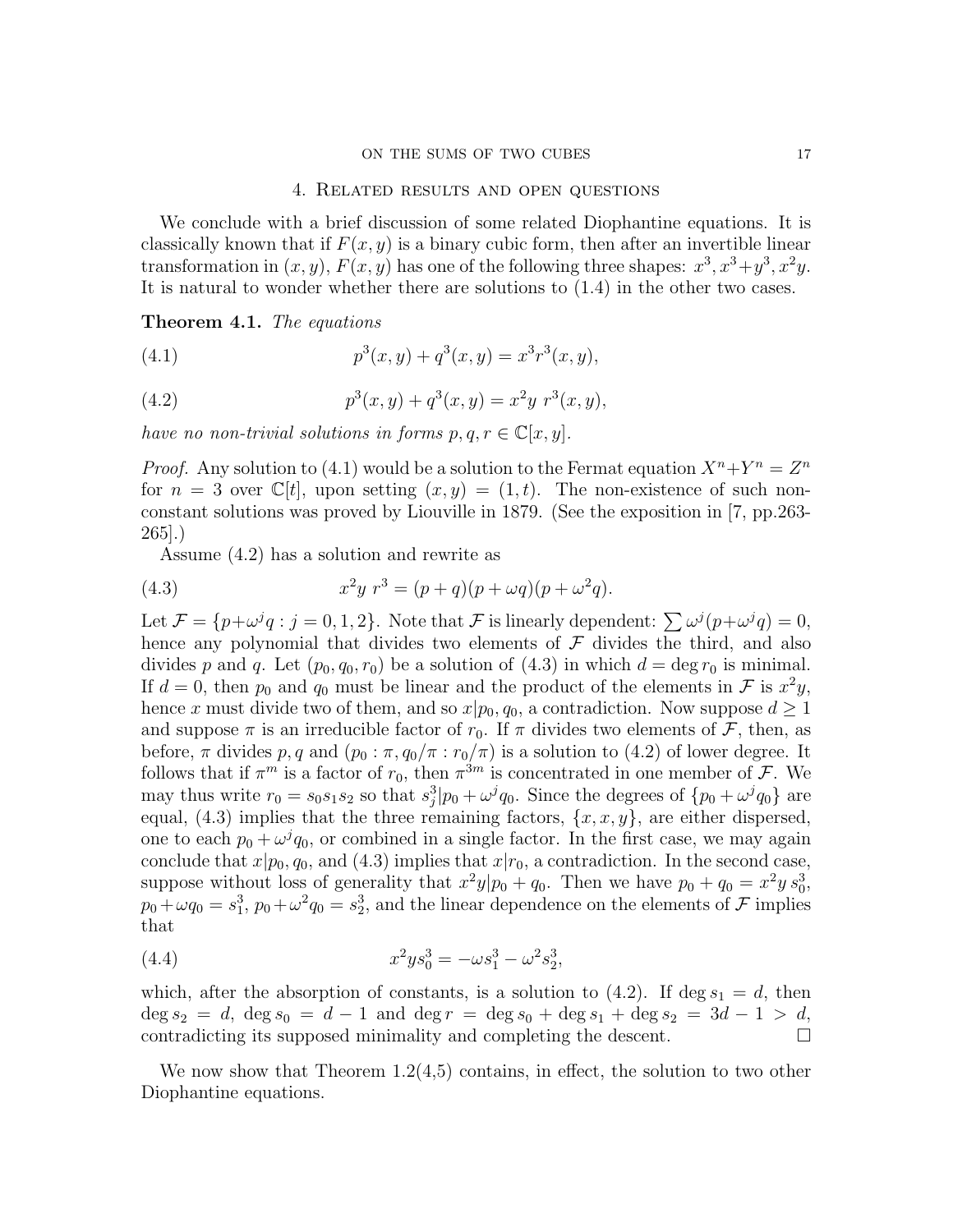**Theorem 4.2.** Any solution in forms  $a, b, c \in \mathbb{C}[x, y]$  to either of the equations

(4.5) 
$$
a^{3}(x, y) + b^{3}(x, y) = xy(x + y) c^{3}(x, y),
$$

(4.6) 
$$
x a^{3}(x, y) + y b^{3}(x, y) = (x + y) c^{3}(x, y)
$$

can be directly derived from a solution to (1.4).

*Proof.* If (4.5) holds, then by taking  $(x, y) \mapsto (x^3, y^3)$ , we see that

(4.7) 
$$
a^3(x^3, y^3) + b^3(x^3, y^3) = x^3y^3(x^3 + y^3)c^3(x^3, y^3),
$$

hence  $(a(x^3, y^3) : b(x^3, y^3) : xy \ c(x^3, y^3)) \in V$ , and  $deg(a(x^3, y^3)) = 3d'$ . In the language of Theorem 1.2(4), we have  $(a, b, c) = (P, Q, R)$ ; again, compare with (1.10). Similarly, suppose (4.6) holds; take  $(x, y) \mapsto (x^3, y^3)$  to obtain

(4.8) 
$$
x^3 a^3 (x^3, y^3) + y^3 b^3 (x^3, y^3) = (x^3 + y^3) c^3 (x^3, y^3).
$$

Thus  $(xa(x^3, y^3): yb(x^3, y^3): c(x^3y^3)) \in V$  and  $\deg(xa(x^3, y^3)) = 3d' + 1$ , so that in the language of Theorem 1.2(5), we have  $(a, b, c) = (P, Q, R)$ .

The subject of equal sums of two cubes has a very long history. For example, the Euler-Binet formulas (see e.g. [5,  $\S 13.7$ ]) give a complete parameterization to the equation

(4.9) 
$$
X^3 + Y^3 = U^3 + V^3
$$

over  $\mathbb{Q}$ , although an examination of the proof in [5] shows that it also applies to any field F of characteristic zero, such as  $\mathbb{C}(x, y)$ . The parameterization is:

(4.10) 
$$
X = \lambda (1 - (a - 3b)(a^2 + 3b^2), \qquad Y = \lambda ((a + 3b)(a^2 + 3b^2) - 1),
$$

$$
U = \lambda ((a + 3b) - (a^2 + 3b^2)^2), \qquad V = \lambda ((a^2 + 3b^2)^2 - (a - 3b)),
$$

where  $a, b, \lambda \in F$ . One can easily solve for  $(a, b, \lambda)$  for which  $X = x, Y = y, U =$  $f, V = g$ , although the derivation assumes that  $f^3 + g^3 = x^3 + y^3$ , so it is unhelpful in finding solutions to (1.3). Further, these solutions do not necessarily come from simple choices of  $(a, b, \lambda)$ . For example, in the case of  $(1.1)$ , a computation shows that  $(X, Y, U, V) = (x, y, f_4, g_4)$  arises (uniquely) from

(4.11) 
$$
a = \frac{2x^2 + 5xy + 2y^2}{2(x^2 + xy + y^2)}, \quad b = -\frac{3xy(x + y)}{2(x^3 - y^3)}, \quad \lambda = -\frac{(x - y)^3}{9xy}.
$$

If  $(g_4, f_4)$  is taken instead of  $(f_4, g_4)$ , then a is a quotient of two quartics, b is a quotient of two quintics and  $\lambda$  is a quintic divided by a quartic.

Finally, we look at some more general sums of two cubes. If  $h, k, F \in \mathbb{C}(x, y)$ ,  $h^3 + k^3 = F$ ,  $w = (h, k)$  and  $v = (f, g) \in V$ , then there is (at least) a one-sided composition on all solutions to  $X^3 + Y^3 = F$ , given by  $v \circ w = (f(h, k), g(h, k))$ . This follows from

(4.12) 
$$
f^{3}(h,k) + g^{3}(h,k) = h^{3} + k^{3} = F.
$$